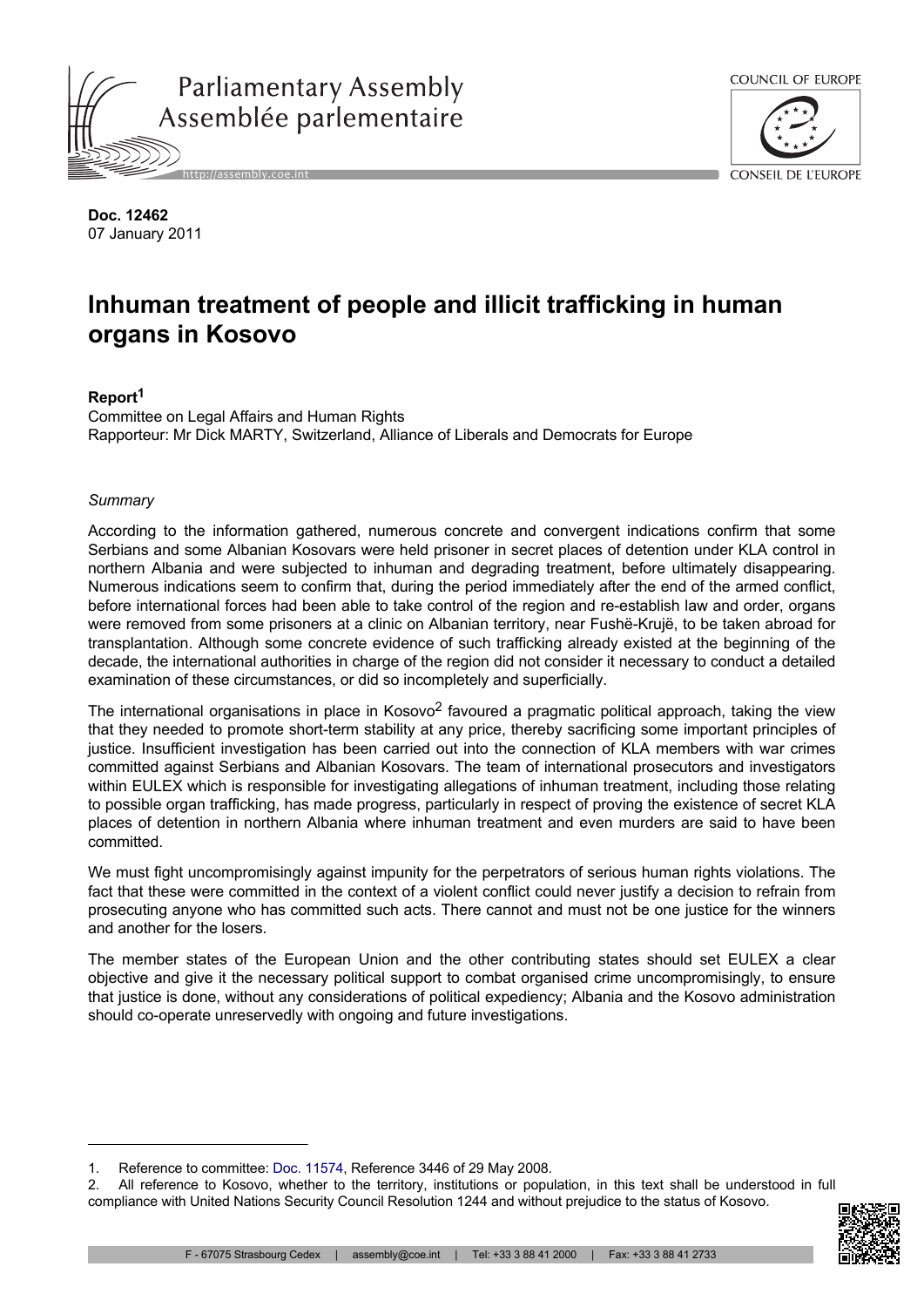# **Contents**

| Appendix - Detention facilities in Albania used by KLA members and affiliates for inhuman treatment and |  |
|---------------------------------------------------------------------------------------------------------|--|

Page

# $\overline{c}$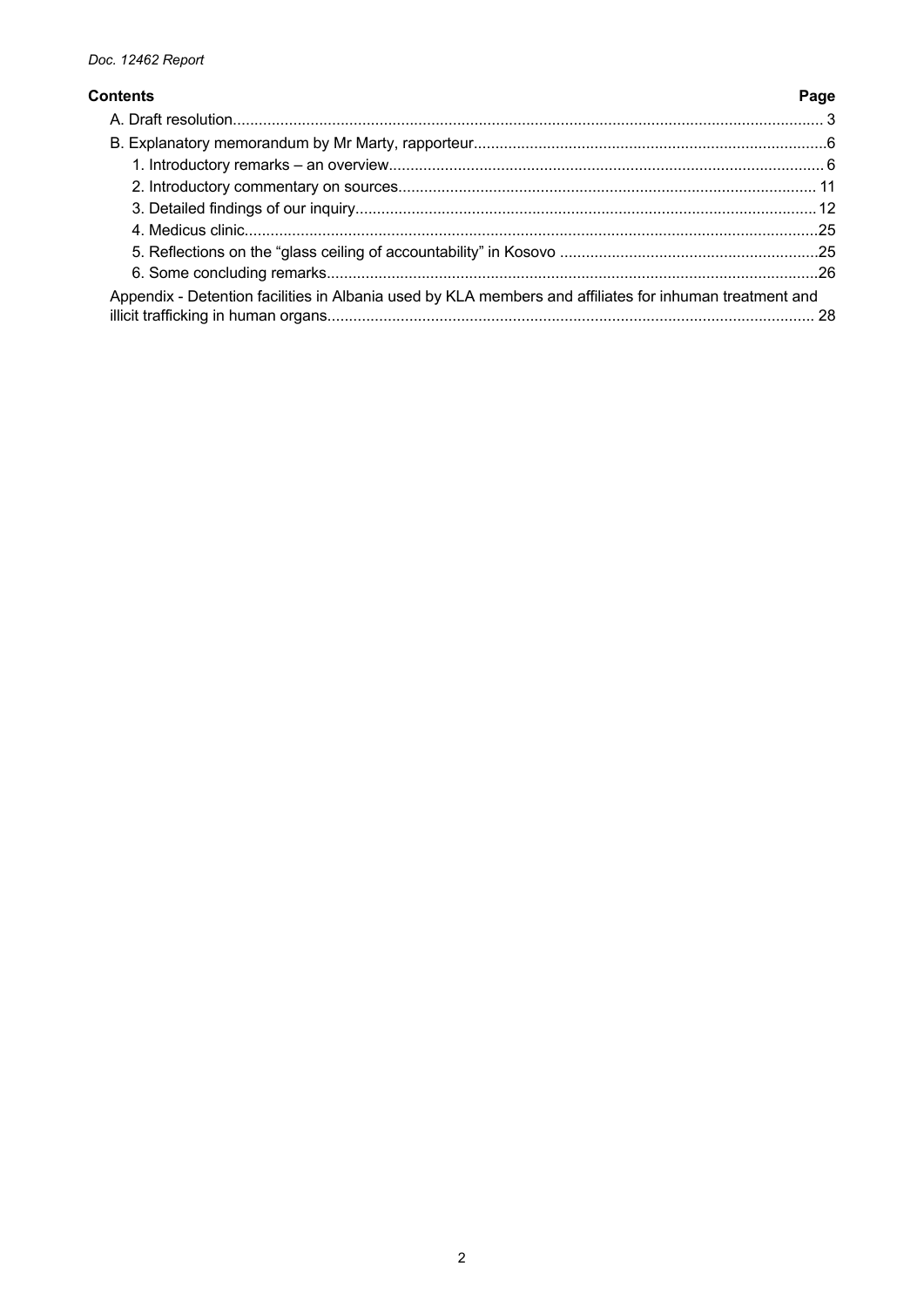# <span id="page-2-0"></span>**A. Draft resolution<sup>3</sup>**

1. The Parliamentary Assembly was extremely concerned to learn of the revelations by the former Chief Prosecutor of the International Criminal Tribunal for the former Yugoslavia (ICTY), who alleged that serious crimes had been committed during the conflict in Kosovo, including trafficking in human organs, crimes which had hitherto gone unpunished and had not been the subject of any serious investigation.

2. In addition, according to the former Chief Prosecutor, these acts had been committed by members of the "Kosovo Liberation Army" (KLA) militia against Serbian nationals who had remained in Kosovo at the end of the armed conflict and been taken prisoner.

3. According to the information gathered by the Assembly and to the criminal investigations now under way, numerous concrete and convergent indications confirm that some Serbians and some Albanian Kosovars were held prisoner in secret places of detention under KLA control in northern Albania and were subjected to inhuman and degrading treatment, before ultimately disappearing.

4. Numerous indications seem to confirm that, during the period immediately after the end of the armed conflict, before international forces had really been able to take control of the region and re-establish a semblance of law and order, organs were removed from some prisoners at a clinic on Albanian territory, near Fushë-Krujë, to be taken abroad for transplantation.

5. This criminal activity, which developed with the benefit of the chaos prevailing in the region, at the initiative of certain KLA militia leaders linked to organised crime, has continued, albeit in other forms, until today, as demonstrated by an investigation being carried out by the European Union Rule of Law Mission in Kosovo (EULEX) relating to the Medicus clinic in Pristina.

6. Although some concrete evidence of such trafficking already existed at the beginning of the decade, the international authorities in charge of the region did not consider it necessary to conduct a detailed examination of these circumstances, or did so incompletely and superficially.

7. Particularly during the first years of their presence in Kosovo, the international organisations responsible for security and the rule of law (KFOR and UNMIK) had to cope with major structural problems and serious shortages of staff with the skills to take on the tasks they were entrusted with, all this being aggravated by rapid and constant staff rotation.

8. The ICTY, which had started to conduct an initial examination on the spot to establish the existence of traces of possible organ trafficking, dropped the investigation. The elements of proof taken in Rripe, in Albania, have been destroyed and cannot therefore be used for more detailed analyses. No subsequent investigation has been carried out into a case nevertheless considered sufficiently serious by the former ICTY Prosecutor for her to see the need to bring it to public attention through her book.

9. During the decisive phase of the armed conflict, NATO took action in the form of air strikes, while land operations were conducted by the KLA, *de facto* allies of the international forces. Following the departure of the Serbian authorities, the international bodies responsible for security in Kosovo very much relied on the political forces in power in Kosovo, most of them former KLA leaders.

10. The international organisations in place in Kosovo favoured a pragmatic political approach, taking the view that they needed to promote short-term stability at any price, thereby sacrificing some important principles of justice. For a long time little was done to follow up evidence implicating KLA members in crimes against the Serbian population and against certain Albanian Kosovars. Immediately after the conflict ended, in effect when the KLA had virtually exclusive control on the ground, many scores were settled between different factions and against those considered, without any kind of trial, to be traitors because they were suspected of having collaborated with the Serbian authorities previously in place.

11. EULEX, which took over certain functions in the justice sector previously fulfilled by United Nations structures (UNMIK) at the end of 2008, inherited a difficult and sensitive situation, particularly in the sphere of combating serious crime: incomplete records, lost documents, uncollected witness testimony. Consequently, a large number of crimes may well continue to go unpunished. Little or no detailed investigation has been carried out into organised crime and its connections with representatives of political institutions or in respect of war crimes committed against Serbians and Albanian Kosovars regarded as collaborators or as rivals of the

<sup>3.</sup> Draft resolution adopted unanimously by the committee on 16 December 2010.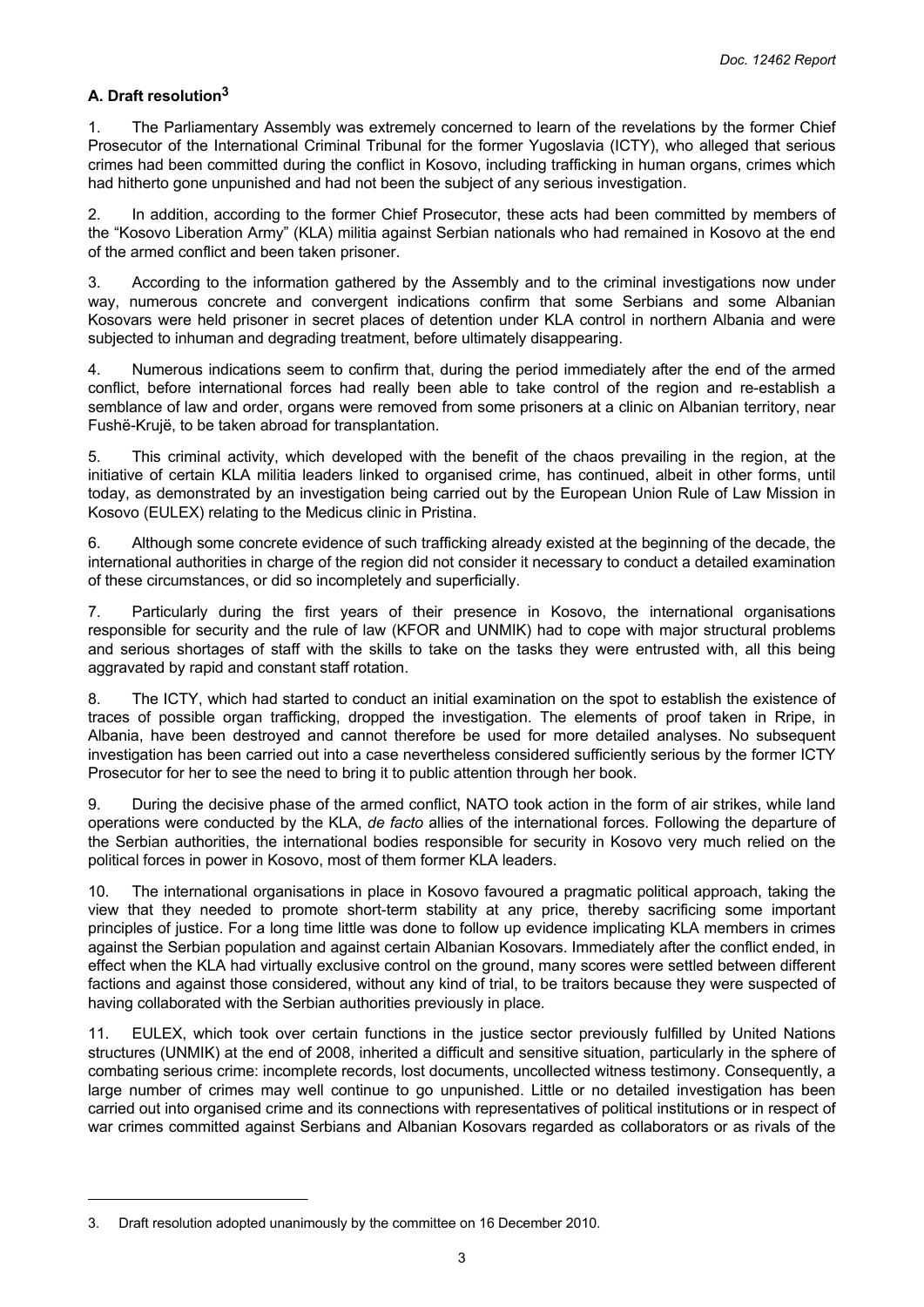dominant factions. This last-named subject is still truly taboo in Kosovo today, although everybody talks about it in private, very cautiously. EULEX seems very recently to have made some progress in this field, and it is very much to be hoped that political considerations will not impede this commitment.

12. The team of international prosecutors and investigators within EULEX which is responsible for investigating allegations of inhuman treatment, including those relating to possible organ trafficking, has made progress, particularly in respect of proving the existence of secret KLA places of detention in northern Albania where inhuman treatment and even murders are said to have been committed. The investigation does not, however, benefit from the desirable co-operation of the Albanian authorities.

13. The appalling crimes committed by Serbian forces, which stirred up very strong feelings worldwide, gave rise to a mood also reflected in the attitude of certain international agencies, based on the assumption that it was invariably one side which were the perpetrators of crimes and the other side the victims, thus necessarily innocent. The reality is less clear-cut and more complex.

14. The Assembly strongly reaffirms the need for an absolutely uncompromising fight against impunity for the perpetrators of serious human rights violations, and wishes to point out that the fact that these were committed in the context of a violent conflict could never justify a decision to refrain from prosecuting anyone who has committed such acts (see [Resolution 1675 \(2009\)](http://assembly.coe.int/nw/xml/XRef/Xref-DocDetails-en.asp?FileId=17756)).

15. There cannot and must not be one justice for the winners and another for the losers. Whenever a conflict has occurred, all criminals must be prosecuted and held responsible for their illegal acts, whichever side they belonged to and irrespective of their political role.

16. The question which, from the humanitarian viewpoint, remains the most acute and sensitive is that of missing persons. Of more than 6 000 disappearances on which the International Committee of the Red Cross has opened files, approximately 1 400 individuals have been found alive and 2 500 corpses have been found and identified. For the most part, these were Albanian Kosovar victims found in mass graves in regions under Serbian control and in Kosovo.

17. Co-operation between international agencies on the one hand and the Kosovar and Albanian authorities on the other to find out the fate of the missing persons is still clearly insufficient. Whereas Serbia ultimately co-operated, it has proved far more complicated to carry out excavations on the territory of Kosovo, and has been impossible, at least so far, on Albanian territory. Co-operation by the Kosovar authorities is particularly lacking in respect of the search for the almost 500 persons who officially disappeared after the end of the conflict.

18. The working group on missing persons, chaired by the International Committee of the Red Cross and the EULEX Office on Missing Persons, needs the full and wholehearted support of the international community in order for the reluctance on both sides to be overcome. Knowing the truth and enabling victims' families to mourn at last is a vital precondition for reconciliation between the communities and a peaceful future in this region of the Balkans.

- 19. The Assembly therefore invites:
	- 19.1. the member states of the European Union and the other contributing states to:

19.1.1. allocate to EULEX the resources that it needs, in terms of logistics and highly skilled staff, to deal with the extraordinarily complex and important role entrusted to it;

19.1.2. set EULEX a clear objective and give it political support at the highest level to combat organised crime uncompromisingly, and to ensure that justice is done, without any considerations of political expediency;

19.1.3. commit all the resources needed to set up effective witness protection programmes;

19.2. EULEX to:

19.2.1. persevere with its investigative work, without taking any account of the offices held by possible suspects or of the origin of the victims, doing everything it can to cast light on the criminal disappearances, the indications of organ trafficking, corruption and the collusion so often complained of between organised criminal groups and political circles;

19.2.2. take every measure necessary to ensure effective protection for witnesses and gain their trust;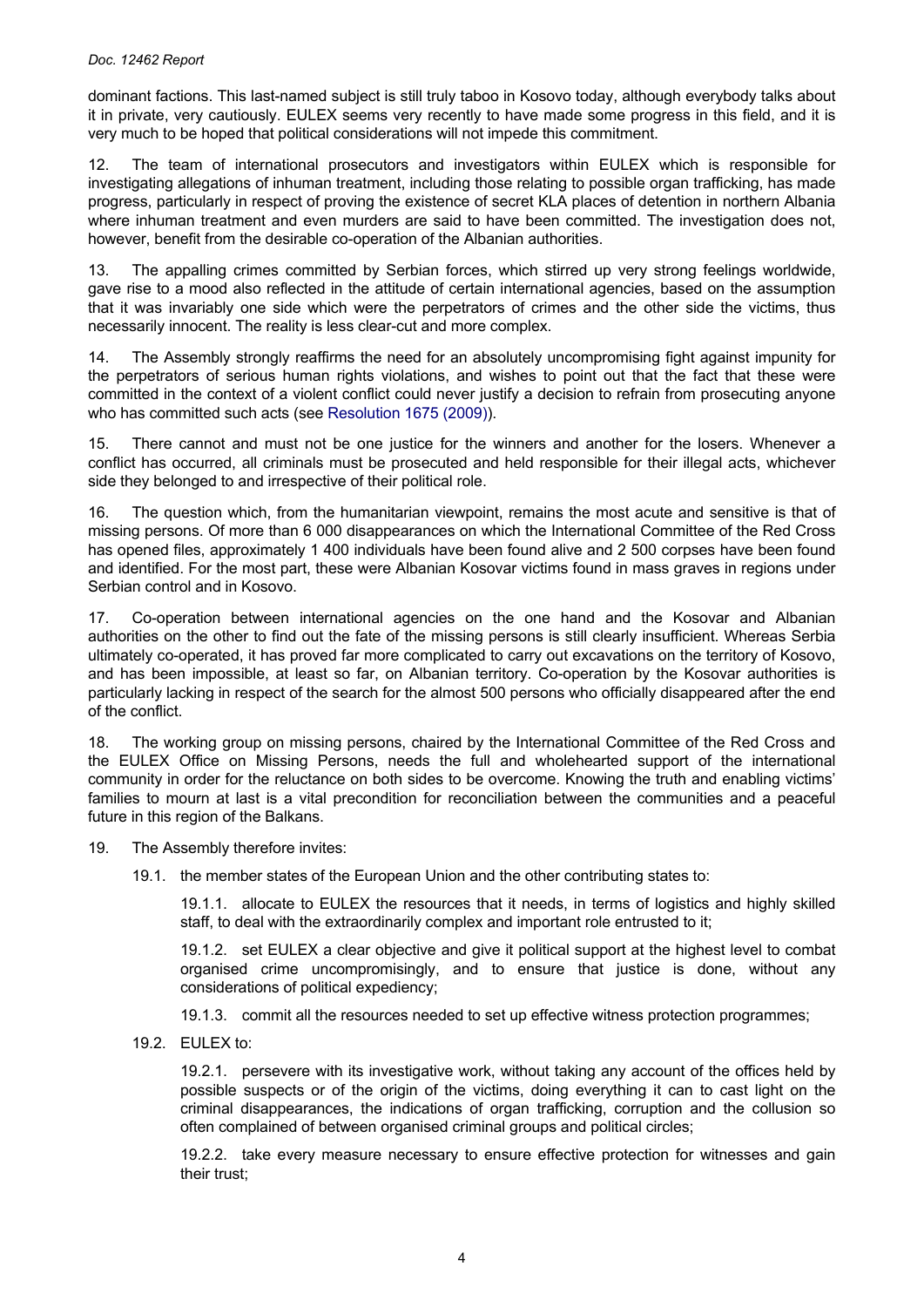19.3. the ICTY to co-operate fully with EULEX, particularly by making available to it the information and elements of proof in its possession likely to help EULEX to prosecute those responsible for crimes within its jurisdiction:

19.4. the Serbian authorities to:

19.4.1. make every effort to capture the persons still wanted by the ICTY for war crimes, particularly General Ratko Mladić and Goran Hadžić whose impunity still constitutes a serious obstacle to the process of reconciliation and is often referred to by the authorities of other countries to justify their lack of enthusiasm about taking judicial action themselves;

19.4.2. co-operate closely with EULEX, particularly by passing on any information which may help to clear up crimes committed during and after the conflict in Kosovo;

19.4.3. take the necessary measures to prevent leaks to the press of information about investigations concerning Kosovo, leaks which are prejudicial to co-operation with other authorities and to the credibility of the investigative work;

19.5. the Albanian authorities and the Kosovo administration to:

19.5.1. co-operate unreservedly with EULEX and the Serbian authorities in the framework of procedures intended to find out the truth about crimes committed in Kosovo, irrespective of the known or assumed origin of the suspects and the victims;

19.5.2. in particular, take action on the requests for judicial assistance made by EULEX concerning criminal acts alleged to have occurred in a KLA camp in northern Albania;

19.5.3. start a serious and independent investigation in order to find out the whole truth about the allegations, sometimes concrete and specific, of the existence of secret detention centres where inhuman treatment was purportedly inflicted on prisoners from Kosovo, of Serbian or Albanian origin, during and immediately after the conflict; the investigation must also be extended to a verification of the equally specific allegations about organ trafficking said to have taken place during the same period, some of it on Albanian territory;

19.6. all the Council of Europe member and observer states concerned to:

19.6.1. respond without undue delay to the requests for judicial co-operation addressed to them by EULEX and by the Serbian authorities in the framework of their current investigations concerning war crimes and organ trafficking; the delayed response to these requests is incomprehensible and intolerable in view of the importance and urgency of international cooperation to deal with such serious and dangerous crime problems;

19.6.2. co-operate with EULEX in its efforts to protect witnesses, especially when the persons concerned can no longer continue to live in the region and must therefore adopt a new identity and find a new country of residence.

20. The Assembly, aware that trafficking of human organs is now an extremely serious problem worldwide, manifestly contravening the most basic standards in terms of human rights and dignity, welcomes and concurs with the conclusions of the joint study published in 2009 by the Council of Europe and the United Nations. It agrees, in particular, with the conclusion that it is necessary to draft an international legal instrument which lays down definitions of human organ, tissue and cell trafficking and stipulates the action to be taken in order to prevent such trafficking and to protect its victims, as well as criminal law measures to prosecute the perpetrators.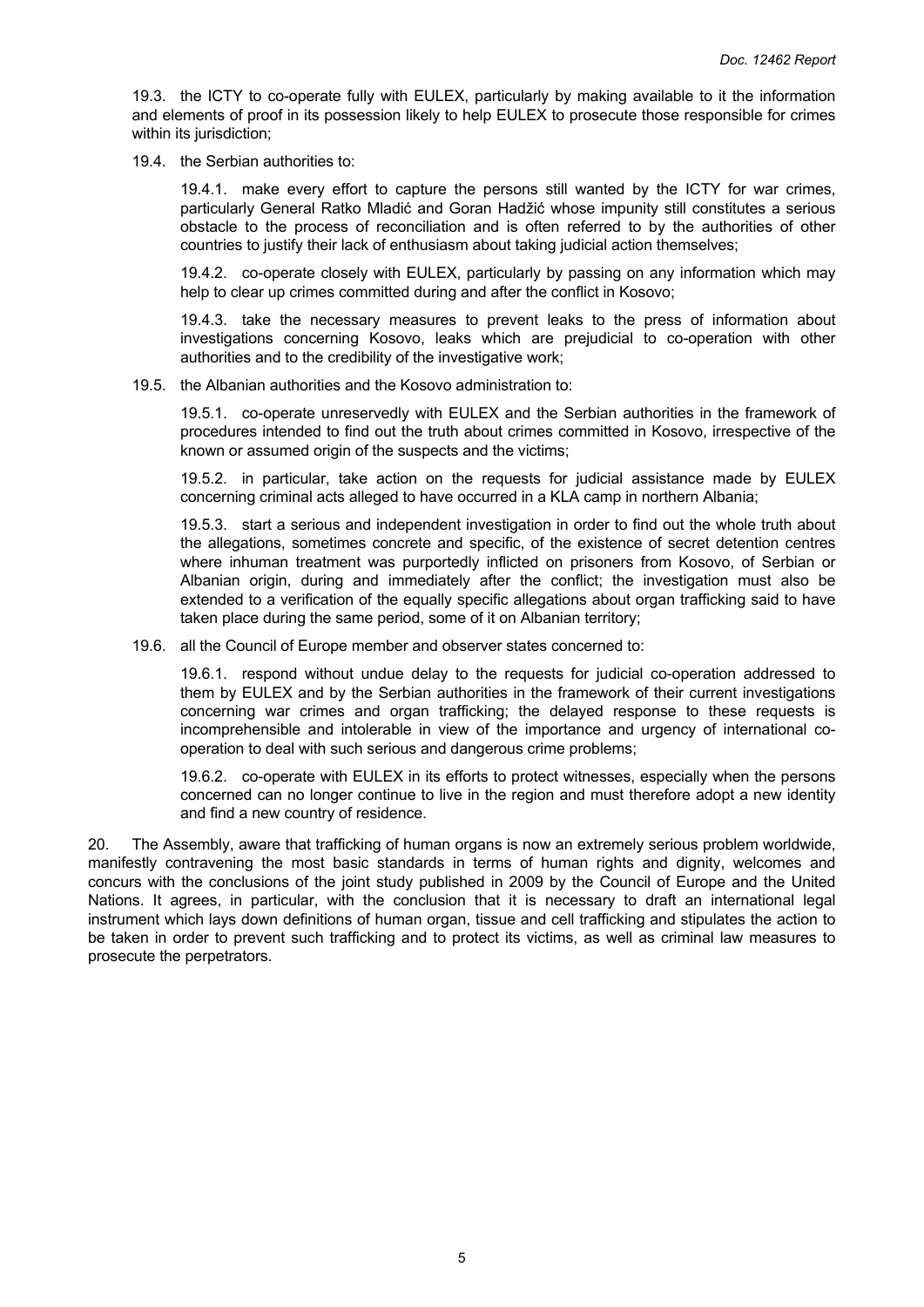# <span id="page-5-0"></span>**B. Explanatory memorandum by Mr Marty, rapporteur**

## **1. Introductory remarks – an overview**

1. In April 2008, Ms Carla Del Ponte, the former Chief Prosecutor of the International Criminal Tribunal for the former Yugoslavia (ICTY), published a set of memoirs, co-authored with Chuck Sudetic, on her experiences within the tribunal. The book was initially published in Italian (*La caccia – Io e i criminali di guerra*), then in translation, notably in French (*La traque, les criminels de guerre et moi*). In the book, almost ten years after the end of the war in Kosovo, there appeared revelations of trafficking in human organs taken from Serb prisoners, reportedly carried out by leading commanders of the Kosovo Liberation Army (KLA). These claims were surprising in several respects and have provoked a host of strong reactions. They were surprising, in the first place, because they emanated from someone who exercised the highest official responsibilities, at the very heart of the judicial system tasked with prosecuting the crimes committed during the conflicts that ravaged the former Yugoslavia. Furthermore, and above all, they were surprising because they revealed an apparent absence of official follow-up in respect of allegations that were nevertheless deemed serious enough to warrant inclusion in the memoirs of the former Chief Prosecutor, who could hardly have been unaware of the grave and far-reaching nature of the allegations she had decided to make public.

2. Having before it a motion for a resolution ([Doc. 11574](http://assembly.coe.int/nw/xml/XRef/Xref-DocDetails-en.asp?FileId=11868)) which asked for a thorough investigation into the acts mentioned by Ms Del Ponte and their consequences, in order to ascertain their veracity, deliver justice to the victims and apprehend the culprits of the crimes, the Committee on Legal Affairs and Human Rights appointed me as rapporteur and accordingly instructed me to draw up a report.

3. The extraordinary challenges of this assignment were immediately clear. The acts alleged – by a former prosecutor of international standing, let us remember – purportedly took place a decade ago and were not properly investigated by any of the national and international authorities with jurisdiction over the territories concerned. All the indications are that efforts to establish the facts and punish the attendant war crimes had primarily been concentrated in one direction, based on the implicit presumption that one side were the victims and the other side the perpetrators. As we shall see, the reality seems to have been more complex. The structure of Kosovar Albanian society, still very much clan-orientated, and the absence of a true civil society have made it extremely difficult to set up contacts with local sources. This is compounded by fear, often to the point of genuine terror, which we observed in some of our informants as soon as the subject of our inquiry was broached. Even certain representatives of international institutions did not conceal their reluctance to grapple with these facts: "The past is the past," we were told; "we must now look to the future." The Albanian authorities intimated that their territory had not been affected by the conflict and that they had no reason to open an inquiry. The Serbian authorities did react, albeit rather belatedly, but so far without having achieved any significant results. For its part, the ICTY carried out an exploratory mission to the site of the notorious "Yellow House", though proceeding in a fairly superficial way and with a standard of professionalism that prompts some bewilderment. In addition, the ICTY's mandate was restricted to a clearly defined timeframe and territory: the ICTY was enjoined to try those suspected of crimes committed only up to June 1999, marking the end of the Kosovo conflict, and its jurisdiction does not extend to Albania, except in instances where Albania expressly authorises investigations to take place on its territory.

4. The acts with which we are presently concerned are alleged to have occurred for the most part from the summer of 1999 onwards, against a background of great confusion throughout the region. The Serbian security forces had abandoned Kosovo, and the troops of KFOR (NATO's international Kosovo Force) were making a rather slow start in establishing themselves, while tens of thousands of Kosovar Albanian refugees were first trying to reach Albania and then to return home, with ethnic Serbs in turn seeking refuge in the territories controlled by the Serbian army. It was chaos: there was no functioning administration on the part of the Kosovars, and KFOR took quite some time to gain control of the situation, evidently not possessing the know-how needed to cope with such extreme situations. The NATO intervention had essentially taken the form of an aerial campaign, with bombing in Kosovo and in Serbia – operations thought by some to have infringed international law, as they were not authorised by the United Nations Security Council – while on the ground NATO's de facto ally was the KLA. Thus, during the critical period that is the focus of our inquiry, the KLA had effective control over an expansive territorial area, encompassing Kosovo as well as some of the border regions in the north of Albania. KLA control should not be understood as a structured exercise of power, and it was certainly far from assuming the contours of a state. It was in the course of this critical period that numerous crimes were committed both against Serbs who had stayed in the region and against Kosovar Albanians suspected of having been "traitors" or "collaborators", or who fell victim to internal rivalries within the KLA. These crimes have largely gone unpunished and it is only years later that a rather diffident start has been made to deal with them.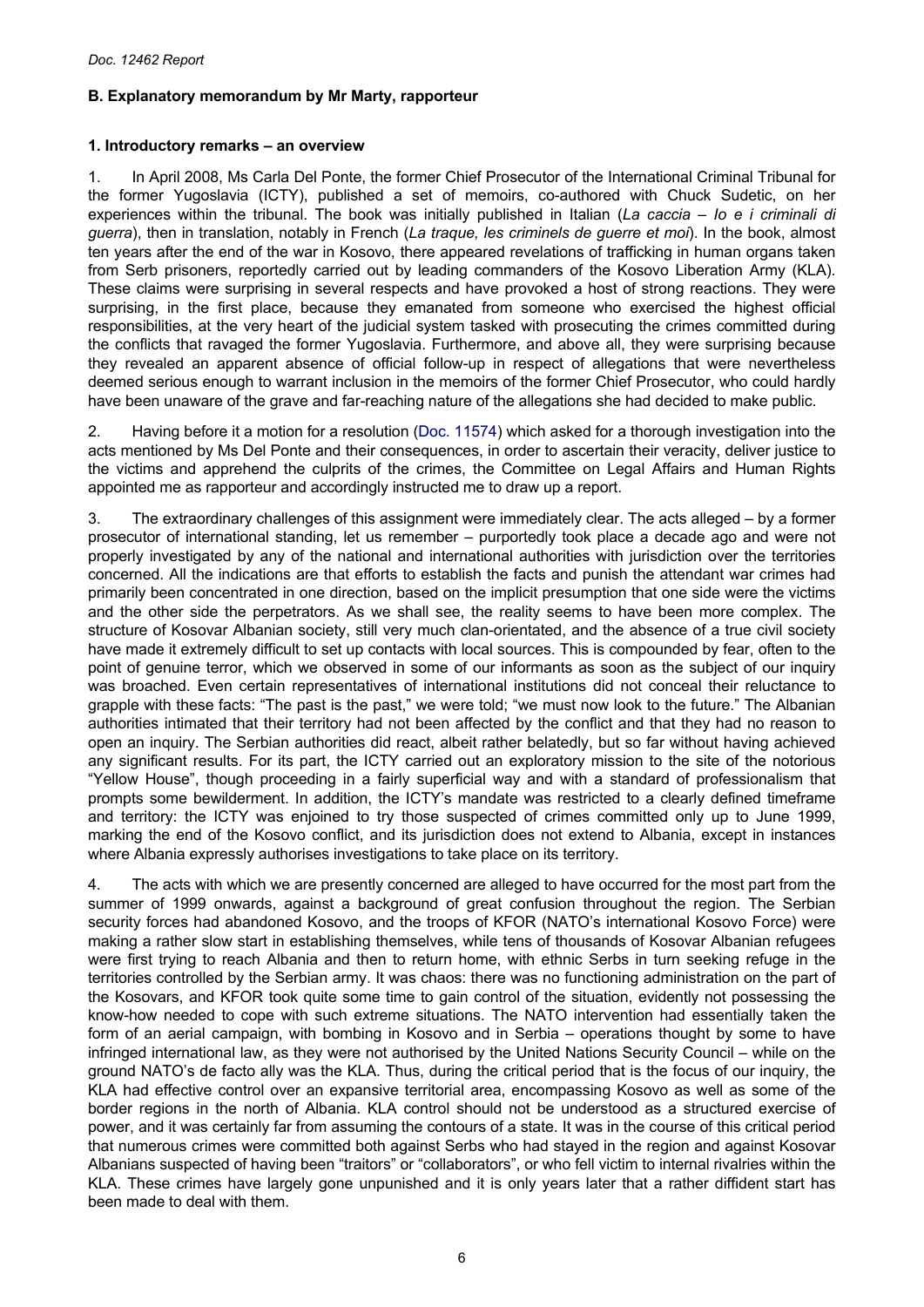5. During this chaotic phase, the border between Kosovo and Albania effectively ceased to exist. There was in effect no form of control, and it would hardly have been possible to enforce rules anyway, considering the heavy flow of refugees towards Albania and their return in similar numbers after the end of the hostilities. During a field mission on behalf of the Swiss Parliament in 1999, I was able to witness for myself the scale of this phenomenon; I noted above all the singular solidarity shown by the Albanian population and authorities in receiving the Kosovar refugees. It was in this context that KLA militia factions moved freely on either side of the border, which, as pointed out, had by then become little more than a token dividing line. So it is clear that the KLA held effective control in the region during that critical period, both in Kosovo and in the northern part of Albania near the border. The international forces co-operated with the KLA as the local authority in military operations and the restoration of order. It was as a result of this situation that certain crimes committed by members of the KLA, including some top KLA leaders, were effectively concealed and have remained unpunished.

6. The crimes committed by the Serb forces have been documented, denounced and, to the extent possible, tried in courts of law. The frightful nature of these crimes hardly needs to be further illustrated. They stemmed from a wicked policy ordered by Milošević over a lengthy period, including at times when he was simultaneously being accorded full diplomatic honours in the capitals of many democratic states. These crimes claimed tens of thousands of victims and disrupted a whole region of our continent. In the Kosovo conflict, the ethnic Albanian population suffered horrendous violence as the result of an insane ethnic cleansing policy on the part of the dictator then in power in Belgrade. None of these historical events could be cast in doubt today. However, what emerged in parallel was a climate and a tendency to view these events and acts through a lens that depicted everything as rather too clear-cut: on one side the Serbs, who were seen as the evil oppressors, and on the other side the Kosovar Albanians, who were seen as the innocent victims. In the horror and perpetration of crimes there can be no principle of compensation. The basic essence of justice demands that everyone be treated in the same way. Moreover, the duty to find the truth and administer justice must be discharged in order for genuine peace to be restored, and for the different communities to be reconciled and begin living and working together.

7. Yet in the case of Kosovo, the prevailing logic appears to have been rather short-sighted: restore a semblance of order as quickly as possible, while avoiding anything that might be liable to destabilise a region still in a state of very fragile equilibrium. The result has been a form of justice that can only be defined as selective, with impunity attaching to many of the crimes that appear, based on credible indications, to have been directly or indirectly the work of top KLA leaders. The western countries that engaged themselves in Kosovo had refrained from a direct intervention on the ground, preferring recourse to air strikes, and had thus taken on the KLA as their indispensable ally for ground operations. The international actors chose to turn a blind eye to the war crimes of the KLA, placing a premium instead on achieving some degree of short-term stability. In effect, the new Kosovo has been built on the existing structures of the Kosovar Albanian homeland movement. It follows that the successive international administrations put in place, as well as the United States Government, which is generally regarded as playing an important role in the affairs of the new Kosovo, <sup>4</sup> have had to maintain good relations with their de facto allies on the ground, as the latter have become the new masters of the local political scene. This situation, as we emphasised above, has ultimately foiled the prospect of our getting to the bottom of the crimes committed, at least in cases where there is every indication that they were the misdeeds of persons in positions of power or close to those in power. An added problem is that the resources of the international administration under UNMIK were insufficient, both in quantity and in quality, for the task of prosecuting the crimes committed in an effective and impartial manner. The posting of most international staff to UNMIK on limited-term contracts, and the resultant perpetual rotation, was a major hindrance to the administration of justice. International officials told us that it had been impossible to maintain confidentiality of their sources – an element considered essential to the success of a criminal investigation – in particular because of their reliance on local interpreters who would often pass on information to the persons being investigated. As a result, the European Union Rule of Law Mission in Kosovo (EULEX) has had to bring in interpreters from other countries in order to conduct its most sensitive inquiries securely. The same sources told us that the approach of the international community could be aptly encapsulated in the notion of "stability and peace at any cost". Obviously such an approach implied not falling out with the local actors in power.

8. The EULEX mission, operational since the end of 2008, thus inherited an extremely difficult situation. Numerous files on war crimes, notably those in which KLA combatants were listed as suspects, were turned over by UNMIK in a deplorable condition (mislaid evidence and witness statements, long time lapses in following up on incomplete investigative steps), to the extent that EULEX officials stated their fears in quite explicit terms during our fact-finding visits that many files would simply have to be abandoned.<sup>5</sup> Some of our

The United States of America has an embassy endowed with impressive resources and a military base, Camp Bondsteel, of a scale and significance that clearly transcends regional considerations.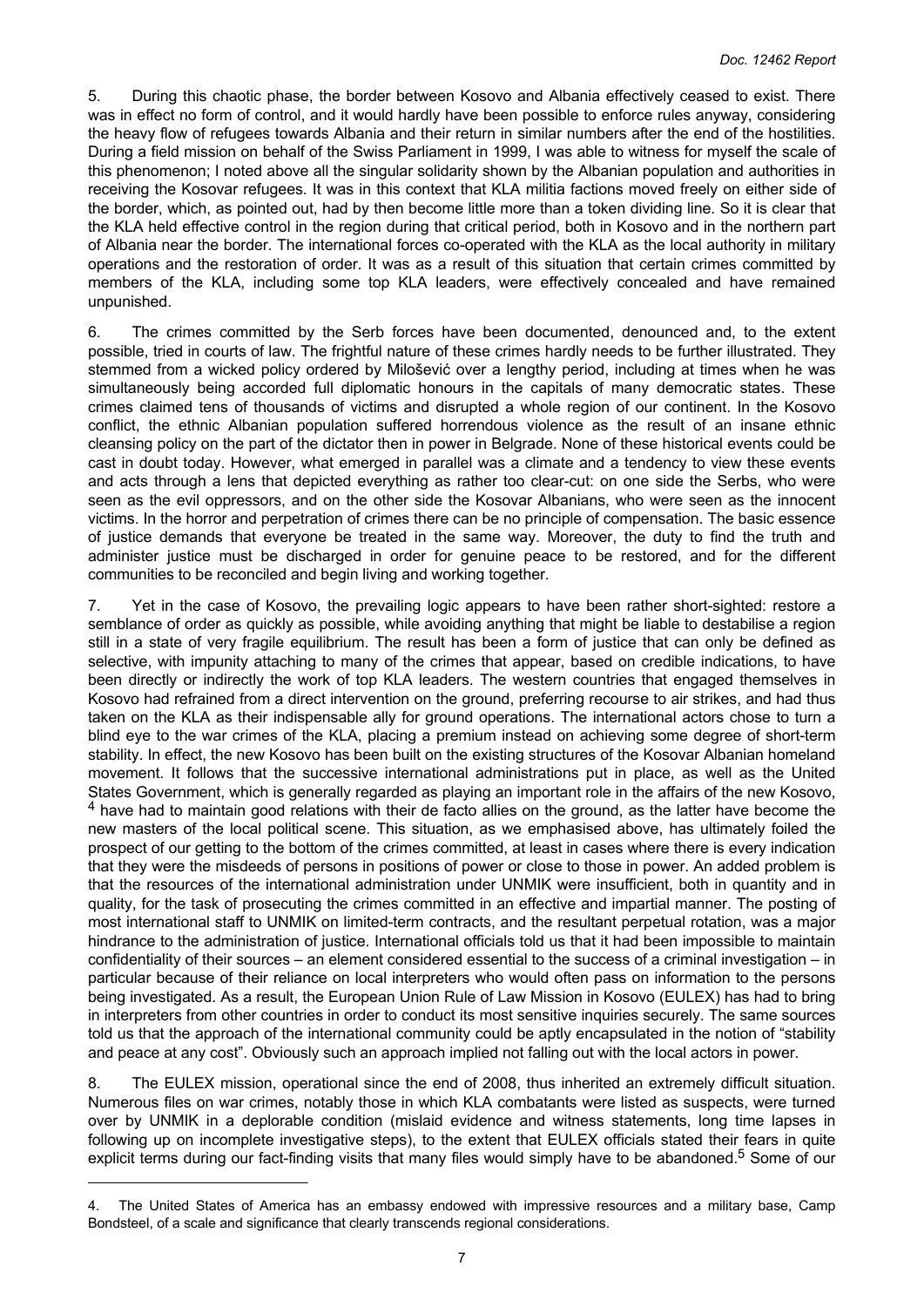contacts representing Kosovo's nascent civil society did not hold back in criticising EULEX itself: it had been widely expected that EULEX would at last go after the "untouchables", whose more than murky past was common knowledge. Yet these expectations were in vain: there had been many announcements and promises, but the tangible results remained to be seen. The case of Nazim Bllaca, the "whistle-blower" who publicly admitted to having carried out murders upon the orders of some of today's high-ranking politicians, is emblematic. Four days elapsed before the man was arrested and placed under protection. The way in which EULEX deals with his case will be an important test of how far it is prepared to go in pursuing its mission to promote justice.

9. One must nevertheless commend the remarkable dedication of many EULEX staff – at the time of writing, some 1 600 international executives and 1 100 local employees – and their determination to confront the extraordinary challenge handed to them. Their efforts are beginning to yield tangible results, notably with regard to the cases of the detention camp at Kukës (northern Albania) and the Medicus clinic in Pristina. Yet it is imperative that EULEX is given more explicit and more resolute support from the highest levels of European politics. There can be no lingering ambiguity as to the need to pursue all those suspected of crimes, even in cases where the suspects hold important institutional and political positions. Similarly, EULEX must urgently be given access to the complete sets of records compiled by international agencies that previously operated in Kosovo, including KFOR files that have since been returned to the troop-contributing countries,<sup>6</sup> and files compiled by the ICTY.<sup>7</sup> According to the key practitioners working on the ground, there ought to be a common, unified database comprising the archives of all the international actors, readily accessible to EULEX investigators. One is left to wonder what might possibly be the reasons put forward for failing to fulfil such a basic demand.

10. The Kosovo police, multiethnic in its make-up, is professionally trained, well equipped and apparently effective in fighting petty crime or less serious forms of criminality. With over 7 200 uniformed officers and more than 1 100 support staff, the Kosovo police comprises representatives of 13 ethnic groups, including 10% ethnic Serbs. According to recent surveys, it is second only to KFOR among all the institutions in Kosovo in the high levels of public trust it enjoys. Senior international officials have also confirmed that the police are "decent", whereas the judges are "problematic" – in the sense of being subject to intimidation, under political influence, or corrupt. Assessments of the police nevertheless varied among the observers whom we met. The Kosovo police still has to prove itself and to win the full confidence of its international partners, including its counterparts in the EULEX mission. We sensed lingering doubts among internationals as to whether or not all the leaders of the police force share the necessary political resolve to go after all forms of crime in the most robust fashion possible, especially where the police are called upon to combat organised crime, and/or crimes in which highly placed political figures are implicated, and notably in ensuring truly effective protection of witnesses, a very sensitive and vital tool in the prosecution of the most notorious and dangerous criminals.

11. Corruption and organised crime constitute a major problem in the region, as several international studies have shown. The problem is aggravated by the fact that criminality, corruption and politics are so closely intertwined. The massive presence of international staff does not appear to have made things any better, and indeed has given rise to some rather perverse anomalies; for example, a driver or a cleaner working for an international organisation or a foreign embassy invariably earns appreciably more than a police officer or a judge, which is bound to upset the scales of societal values.

12. The most pressing priority from a humanitarian perspective is to account for the fate of missing persons in relation to the Kosovo conflict. The number of disappearances is extremely high when one considers the modest size of Kosovo's population. Out of a total of 6 005 cases of missing persons opened by the International Committee of the Red Cross (ICRC), some 1 400 persons have been found alive and it has been possible to discover and identify 2 500 bodies. Most of the deceased victims were identified as Kosovar Albanians, half of whom were exhumed from mass graves discovered on Serbian territory and the other half in Kosovo. In addition, there are 1 869 missing persons who remain unaccounted for, about two thirds of whom are Kosovar Albanians. Some 470 missing persons disappeared after the arrival of KFOR troops on 12 June 1999, 95 of whom were Kosovar Albanians and 375 non-Albanians, mainly Serbs.<sup>8</sup>

<sup>5.</sup> The "UNMIK legacy" was described to us in the form of a vivid image that scarcely requires further comment, as "300 000 pages in disarray".

<sup>6.</sup> We learned that certain KFOR contributors (for example the United Kingdom) took all their records away with them, and that these records were subsequently made accessible to EULEX investigators only on the basis of reasoned caseby-case applications, a complex procedure which considerably slows down the work of justice.

<sup>7.</sup> At the time of our visit in January 2010, EULEX investigators were not always able to access the ICTY's files, but the ICTY Prosecutor is more recently reported to have assured EULEX that access would be granted imminently.

<sup>8.</sup> The figures quoted here were provided by the Office on Missing Persons and Forensics (OMPF), with regard to cases still unresolved at the beginning of 2010.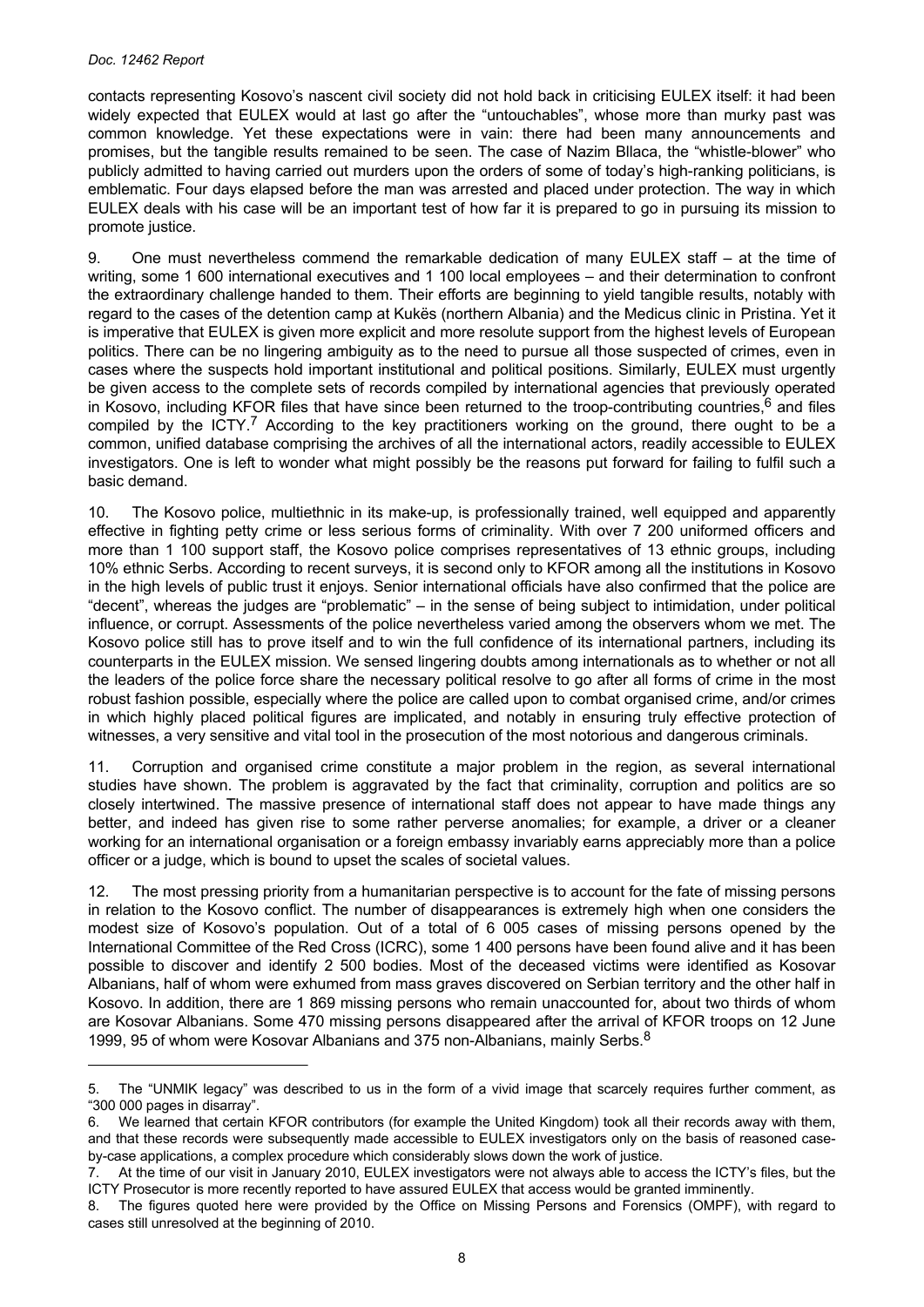13. In assessing these disappearances, it should be noted that many Kosovar Albanian families who lost a relative after 12 June 1999 reportedly declared an earlier date of disappearance, before this "cut-off date", out of fear that their loved ones might be deemed to have been "traitors" to the cause, punished by the KLA. It is significant that Kosovo's law on compensation for the families of "martyrs" expressly excludes persons who died after the arrival of KFOR. As to the law on compensation for the families of missing persons, which is still under discussion, the stated position of the Kosovo authorities is that the law should cover only those disappearances that occurred after 1 January 1999 and before 12 June 1999. This position serves to demonstrate just how sensitive the matter of the missing Kosovar Albanians remains to the present day. According to several of our informants, the matter is still considered utterly taboo and continues to form a serious impediment to the discovery of the truth. The hunt for "traitors" has often overshadowed the bloody feuding between factions of the KLA, and served to cover up the crimes committed by KLA members and affiliates.

14. The current Office on Missing Persons and Forensics (OMPF)<sup>9</sup> has cited great difficulties in working with the often poor-quality documentation handed down by its predecessors;<sup>10</sup> it also apparently has trouble motivating and retaining its staff, who are said to be underpaid considering the qualifications required. Efforts to determine the fate of missing persons have also suffered from a clear deficit in co-operation between the various international agencies and the Kosovo authorities, not to mention with the competent authorities of Albania. While Serbia did co-operate, albeit not without initial misgivings, in efforts to excavate suspected mass graves on its territory, such investigative steps have proved far more complicated on the territory of Kosovo,<sup>11</sup> and up to now have been impossible on the territory of Albania.<sup>12</sup> The co-operation of the Kosovo authorities has been especially lacking in relation to the 470 cases of disappearances that officially occurred after the end of the conflict.<sup>13</sup> The lack of co-operation by the authorities of Kosovo and Albania in determining the fate of the missing Serbs, and even Kosovar Albanians thought to have fallen victim to crimes committed by members of the KLA, raises grave doubts about the current level of political will to establish the whole truth concerning these events.

15. The Working Group on Missing Persons chaired by the ICRC needs the wholehearted support of the international community to overcome the reluctance that exists on all sides. Such support should be offered not least in the interests of the missing persons' surviving relatives, whose anguish continues to form a significant obstacle to reconciliation.

16. We have already recalled the manner in which the allegations of organ trafficking were made public, assumed international dimensions, and prompted the Parliamentary Assembly to call for the preparation of this report. There was extensive discussion around the so-called "Yellow House" located in Rripe, near Burrel, in central Albania – to the point where this house appeared to have monopolised the public's attention. However, upon reflection, the house was merely one element among many in a far larger and more complex episode. It is true that the whole story seems to have begun with the revelations about the "Yellow House". In February 2004, an exploratory visit to the site was organised jointly by the ICTY and UNMIK, with the participation of a journalist. This visit cannot in fact be regarded as a proper forensic examination according to all the technical rules. Participants in the visit whom we interviewed explicitly condemned a certain lack of professionalism, particularly regarding the taking of samples and the recording of scientific observations. Nonetheless, the demeanour of some members of the K. family, who inhabit the house, raised a number of questions, notably about the differing and contradictory explanations they offered, one after the other, as to

<sup>9.</sup> The OMPF is currently co-headed by a EULEX official and a Kosovar official; it was created, we were told, "to clean up the mess left behind by UNMIK and the ICTY".

<sup>10.</sup> This difficulty was said to be most acute with regard to cases that arose during the period of "chaos" from June to late October 1999. KFOR soldiers were evidently unqualified to carry out police work and their crime scene reports were said to be mostly unusable.

<sup>11.</sup> An example with which we were confronted during our fact-finding visit to Pristina concerned excavations in a mineshaft where some 30 bodies of deceased Serbs were said to be buried. The local construction companies employed to do the work were threatened by members of the local community, which caused considerable delay in carrying out the explorations. According to what we have been told, the prevailing attitude among the Kosovar population is to regard as a "traitor" anyone who provides information regarding mass graves containing Serb victims.

<sup>12.</sup> EULEX investigators informed us that the level of co-operation from the Albanian authorities was "nil". The reply, after several months, to a request for international legal assistance (concerning the camp at Kukës) was that the requested investigations were "delayed by a natural disaster". Other international officials also confirmed the "strong resistance" of the Kosovar authorities to co-operating in efforts to solve cases of missing Serbs or alleged Kosovar Albanian "traitors". Other international officials have confirmed that Albania never allowed exhumations in its territory: "There was no war here, so there are no graves to look for."

<sup>13.</sup> There is said to exist some degree of reluctance even within the OMPF concerning the disappearances that occurred after 12 June 1999.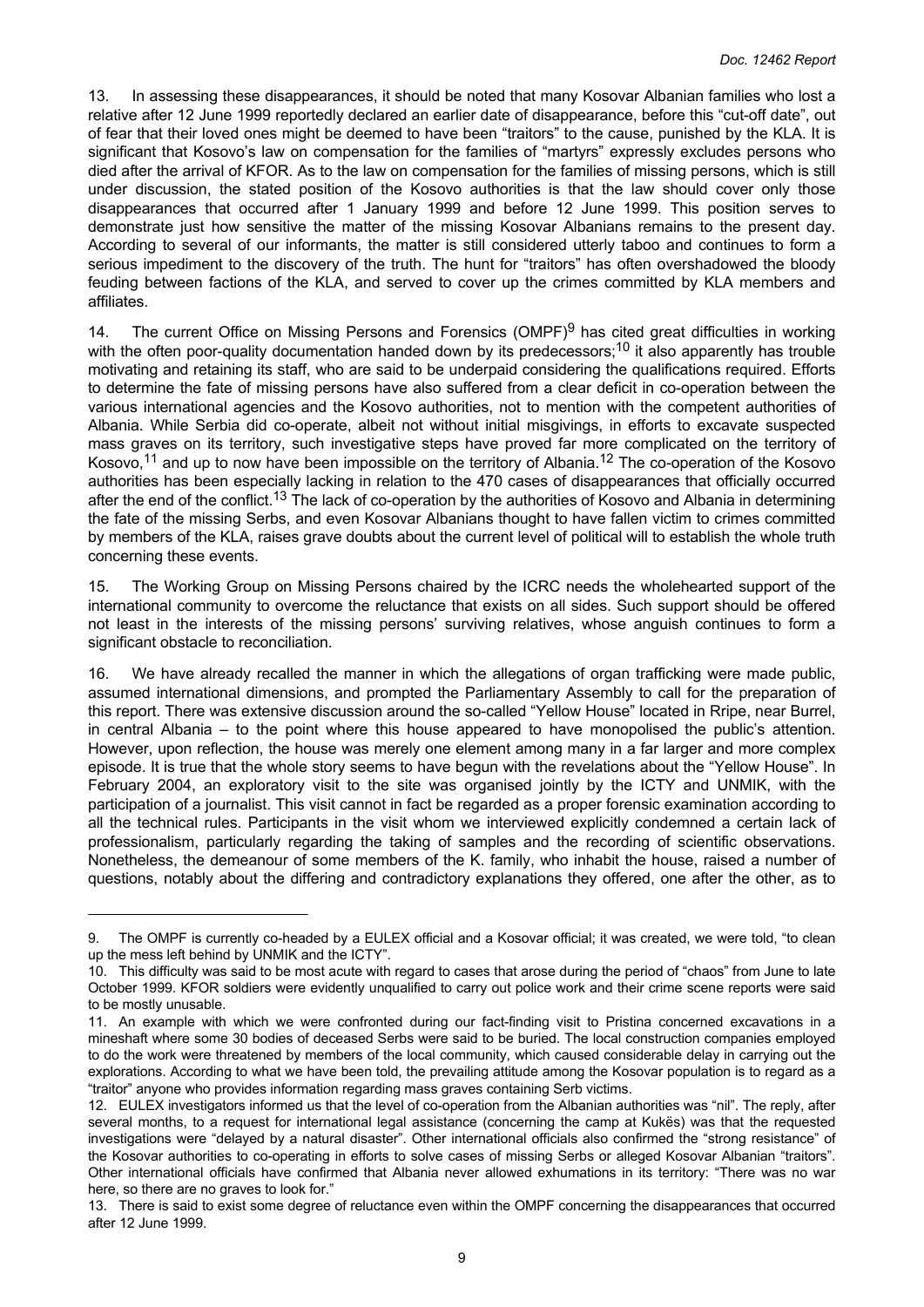the presence of bloodstains (detected by use of Luminol) in the vicinity of a table in the main room. The family patriarch stated originally that farm animals had been slaughtered and cut up there. Another explanation given was that one of the women in the household had given birth to one of her children in the same place.

17. Neither the ICTY nor UNMIK, nor indeed the Albanian Public Prosecutor's Office, followed up this visit by conducting more thorough inquiries. Moreover, the Albanian investigator who took part in this site visit hastened to assert publicly that no leads of any kind had been found. The physical samples collected at the scene were subsequently destroyed by the ICTY, after being photographed, as the current Chief Prosecutor of the ICTY confirmed to me in a letter.<sup>14</sup> We must permit ourselves to express astonishment that such a step was taken.

18. Nor did the team of the Special Prosecutor for War Crimes in Belgrade come up with very concrete results in this matter, notwithstanding their considerable efforts. The media whirlwind that surrounded the inquiry certainly did nothing to enhance its effectiveness. We thank the special prosecutor for his co-operation and readiness to assist.

19. The teams of international prosecutors and investigators in the EULEX mission charged with investigating the allegations of inhuman treatment, including those relating to possible instances of organ trafficking, have made some progress, notably towards proving the existence of secret KLA detention facilities in northern Albania, where murders are also alleged to have been committed. However, EULEX's inquiries have so far been hampered by a lack of co-operation on the part of the Albanian authorities, who have failed to respond to the specific, detailed requests for judicial assistance submitted to them. At the time of writing, EULEX has still not had access to the complete set of records compiled by the ICTY in this area of investigation.

20. A further investigation, also carried out by EULEX, into the case of the Medicus clinic in Pristina, has been made similarly difficult by the delays on the part of the authorities of several Council of Europe member and observer countries in responding to EULEX requests for legal assistance.<sup>15</sup> Considering the gravity of the acts alleged – trafficking in human organs, no less – such delays are incomprehensible and unconscionable. It should be recalled that the initial investigation had led to several arrests of suspects in November 2008. Arrest warrants have since been issued in respect of other suspects currently at large.<sup>16</sup> This investigation serves as further proof of the existence in the region of criminal structures and networks, in which medical practitioners are also implicated, operating in the region as part of an international traffic in human organs, notwithstanding the presence of international forces. We believe that there are sufficiently serious and substantial indications to demonstrate that that this form of trafficking long pre-dates the Medicus case, and that certain KLA leaders and affiliates have been implicated in it previously. Certainly the indications are too strong to countenance any failure, at long last, to conduct a serious, independent and thorough inquiry.

21. We have learned at first hand how very difficult it is to reconstruct events in Kosovo during the troubled and chaotic period of 1999-2000. With the exception of a few EULEX investigators, there has been and remains a lack of resolve to ascertain the truth of what happened during that period, and assign responsibilities accordingly. The raft of evidence that exists against certain top KLA leaders appears largely to account for this reluctance. There were witnesses to the events who were eliminated, and others too terrified by the mere fact of being questioned on these events. Such witnesses have no confidence whatsoever in the protective measures that they might be granted. We ourselves had to take meticulous precautions in respect of certain interlocutors to assure them of the strictest anonymity. We nevertheless found them trustworthy and were able to establish that their statements were confirmed by objectively verifiable facts. Our aim was not, however, to conduct a criminal investigation. But we can claim to have gathered evidence compelling enough to demand forcefully that the international bodies and the states concerned finally take every step to ensure that the truth is ascertained and the culprits clearly identified and called to account for their acts. The signs of collusion between the criminal class and high political and institutional office bearers are too numerous and too serious to be ignored. It is a fundamental right of Kosovo's citizens to know the truth, the whole truth, and also an indispensable condition for reconciliation between the communities and the country's prosperous future.

<sup>14.</sup> Serge Brammertz, ICTY Chief Prosecutor, in a letter to me dated 17 December 2009. In an interview I had with Ms Carla Del Ponte in 2009, the former Chief Prosecutor assured me that the materials in question should be stored in the ICTY's archives and that their destruction was simply inconceivable.

<sup>15.</sup> Such requests were made in March 2009 to the following countries: Belarus, Canada, Germany, Israel, Moldova, Poland, the Russian Federation and Turkey. At the time of writing, only Canada was said to have provided a satisfactory response.

<sup>16.</sup> See the EULEX press release of 15 October 2010: [www.eulex-kosovo.eu/en/pressreleases/0098.php](http://www.eulex-kosovo.eu/en/pressreleases/0098.php); and the report by Nebi Qena (AP), 12 November 2010.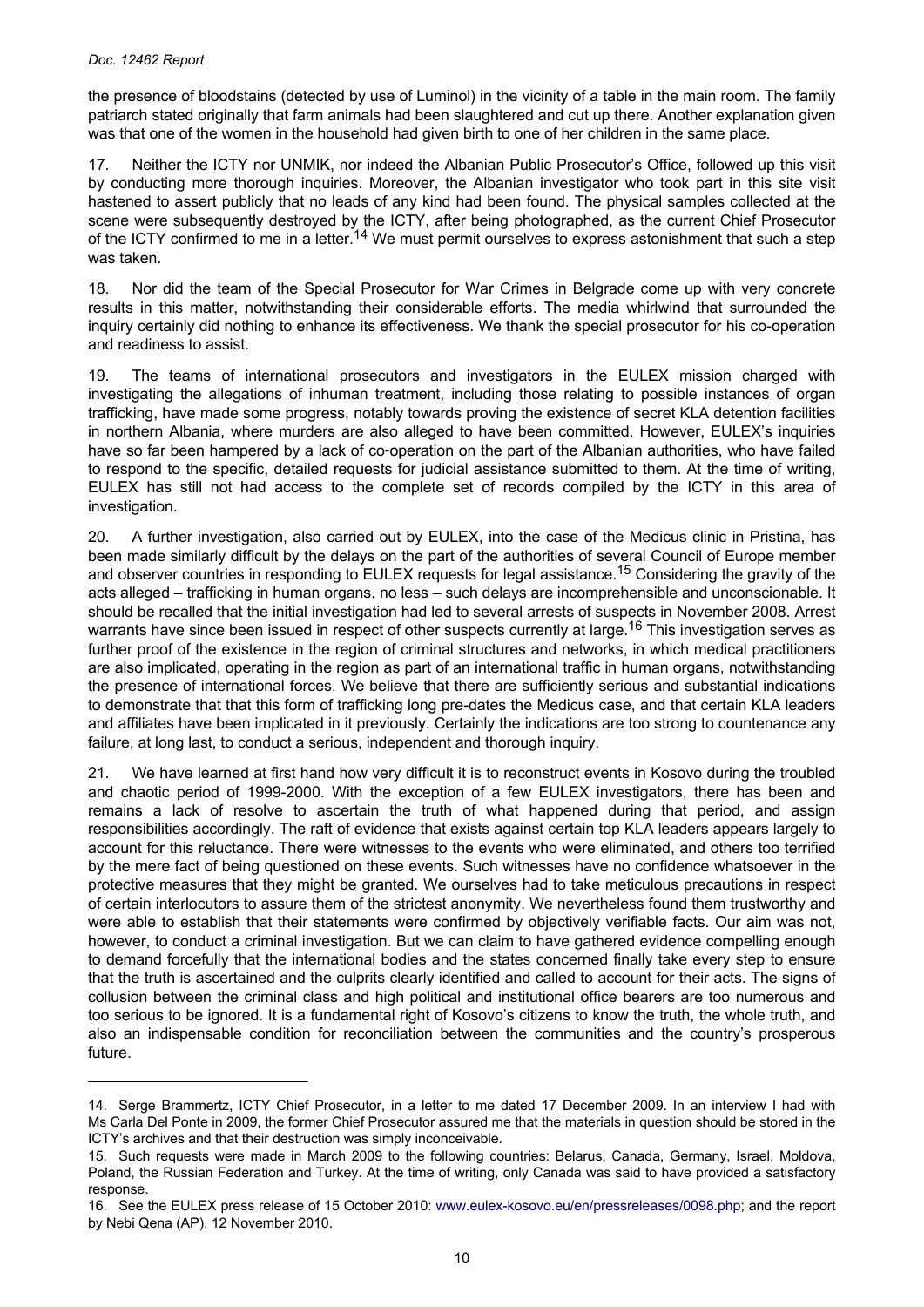<span id="page-10-0"></span>22. Before going into further detail regarding our investigations, I should like to express my appreciation to all those who helped me in carrying out this difficult and delicate assignment. First and foremost, I thank the committee secretariat, assisted by an outside expert, as well as the authorities of the states we visited, and the able, courageous investigative journalists who shared certain information with us. I also owe special gratitude to the persons who have trusted in our professionalism, not least in our earnest duty to protect their identities so as not to place them in any danger.

## **2. Introductory commentary on sources**

23. In the course of our inquiry, we have obtained testimonial and documentary accounts from several dozen primary sources, notably including: combatants and affiliates of various armed factions that participated in the hostilities in Kosovo; direct victims of violent crimes committed in Kosovo and the surrounding territories; family members of missing or deceased persons; current and former representatives of international justice institutions with jurisdiction over the events in Kosovo (primarily the United Nations Interim Administration Mission in Kosovo (UNMIK), the European Union Rule of Law Mission (EULEX), and the International Criminal Tribunal for the former Yugoslavia (ICTY)); representatives of national justice systems, including prosecutors with jurisdiction over events related to Kosovo (Office of the War Crimes Prosecutor in Belgrade; Office of the General Prosecutor in Tirana; prosecutors, police officers and state security officials in Pristina and in three surrounding states); humanitarian agencies (including the International Committee of the Red Cross (ICRC)<sup>17</sup> and the International Commission on Missing Persons (ICMP)); and various members of civil society and human rights monitoring bodies who have investigated and reported on events related to Kosovo in the material period (including the Humanitarian Law Centre).

24. Naturally we have tried wherever possible to take these testimonies directly ourselves, either through on-the-record meetings or through confidential interviews, in the course of visiting Pristina, Tirana, Belgrade and other parts of the Balkan region. However, for a variety of reasons – including their "disappearance", for security reasons, their relocation overseas, and the constraints of our official programme of meetings while on mission in the region – some of the sources who provided these testimonies have not been available to meet with us in person.

25. Moreover, we have faced the same obstacles when trying to obtain truthful testimony about the alleged crimes of Kosovar Albanians, as have other investigative bodies throughout the past decade. The entrenched sense of loyalty to one's clansmen, and the concept of honour that was perhaps best captured in expert reporting to the ICTY in its deliberations in the case of Limaj et al.,<sup>18</sup> rendered most ethnic Albanian witnesses unreachable for us. Having seen two prominent prosecutions undertaken by the ICTY leading to the deaths of so many witnesses, and ultimately a failure to deliver justice,<sup>19</sup> a Parliamentary Assembly rapporteur with only paltry resources in comparison was hardly likely to overturn the odds of such witnesses speaking to us directly.

26. Numerous people who have worked for many years in Kosovo, and who have become some of the most respected commentators on justice in the region, counselled us that organised criminal networks of Albanians ("the Albanian mafia") in Albania itself, in neighbouring territories including Kosovo and "the former Yugoslav Republic of Macedonia", and in the diaspora, were probably more difficult to penetrate than the *Cosa Nostra*; even low-level operatives would rather take a prison sentence of several decades, or a conviction for contempt, than turn in their clansmen.

27. Thus, out of necessity and only where appropriate, we have relied on audio and video recordings of interviews with key sources conducted by others. In such instances, we have undertaken every possible step to establish the identity, authenticity and credibility of the sources for ourselves; we have compared their testimonies with information from separate, independent sources of which they could have had no knowledge; and we have gained first-hand insights from the interviewers into the circumstances and conditions in which the interviews were conducted.

28. The interviewers who conducted these interviews include representatives of law enforcement authorities in several different countries, academic researchers, and investigative journalists of recognised repute and credibility. We have always insisted on corroboration of testimony.

<sup>17.</sup> The ICRC provided only non-confidential information on missing persons.

<sup>18.</sup> See Expert Report quoted in the Limaj judgment.

<sup>19.</sup> Carla Del Ponte herself said of the Limaj trial that "the impunity that feeds upon fear was allowed to prevail": see Del Ponte and Sudetic, *The Hunt*, Chapter 11: "Confronting Kosovo", p. 26.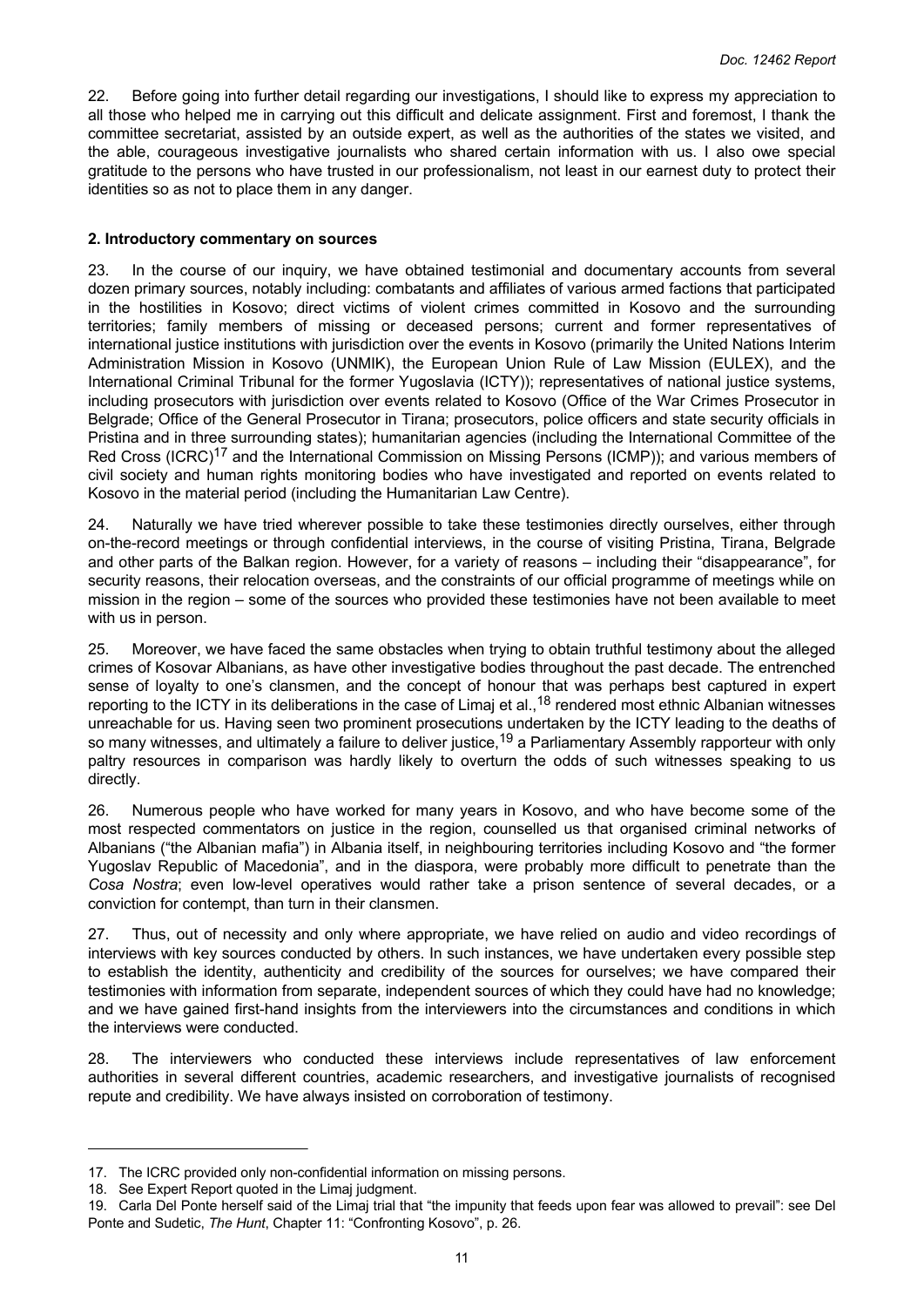# <span id="page-11-0"></span>**3. Detailed findings of our inquiry**

# *3.1. The overall picture*

29. The overall picture that emerges from our inquiry differs dramatically in several respects from the conventional portrayal of the Kosovo conflict. Indeed, while there was certainly an intensely fought battle for the destiny of the territory of Kosovo, there were very few instances in which opposing armed factions confronted one another on any kind of military front lines.

30. The abhorrent abuses of the Serb military and police structures in trying to subjugate and ultimately to expel the ethnic Albanian population of Kosovo are well known and documented.

31. The evidence we have uncovered is perhaps most significant in that it often contradicts the muchtouted image of the KLA as a guerrilla army that fought valiantly to defend the right of its people to inhabit the territory of Kosovo.

32. While there were undoubtedly numerous brave soldiers in the KLA ranks who were willing to go to the front line in the face of considerable adversity, and if necessary die for the cause of an independent Kosovar Albanian motherland, these fighters were not necessarily in the majority.

33. From the testimony we have managed to amass, the policy and strategy of some KLA leaders were much more complex than a simple agenda to overpower their Serb oppressors.

34. On the one hand, the KLA leadership coveted recognition and support from foreign partners including, notably, the United States Government. Towards this end, the KLA's internationally well-connected "spokesmen" had to fulfil certain promises to their partners and sponsors, and/or adhere to particular terms of engagement that were the de facto conditions of their receiving support from overseas.

35. On the other hand, though, a number of the senior commanders of the KLA have reportedly not failed to profit from the war, including by securing material and personal benefits for themselves. They wanted to secure access to resources for themselves and their family/clan members, notably through positions of power in political office or in lucrative industries such as petroleum, construction and real estate. They wanted to avenge what they perceived as historical injustices perpetrated against the Albanian population in the former Yugoslavia. And many of them were seemingly bent on profiteering to the maximum of their potential while they had operational control of certain lawless territories (namely in parts of southern and western Kosovo), and leverage – especially in terms of financial resources – with which to negotiate footholds for themselves in other territories (for example in Albania).

36. The reality is that the most significant operational activities undertaken by members of the KLA – prior to, during, and in the immediate aftermath of the conflict – took place on the territory of Albania, where the Serb security forces were never deployed.

# *3.2. KLA factionalism and the nexus with organised crime*

37. For more than two years after its initial emergence in 1996, the KLA was regarded as a marginal, loosely organised insurgency, whose attacks on the Yugoslav state were held by western observers to amount to acts of "terrorism".

Our sources close to the KLA, along with the testimonies of captured KLA members gathered by Serb police, confirm that the main locations at which KLA recruits congregated and trained were in northern Albania.

39. It is well established that weapons and ammunition were smuggled into parts of Kosovo, often on horseback, through clandestine, mountainous routes from northern Albania. Serb police attributed these events to criminal raids on the part of bandits who wanted to carry out terrorist acts against Serbian security forces. The Albanian Kosovars and Albanian citizens who were involved in the smuggling operations presented them as heroic acts of resistance in the face of Serb oppression.

40. The domestic strengthening of the KLA, in terms of its fighting capability as well as its credibility among the Kosovo Albanian population, seemed to play out, especially in the course of 1998, along the same trajectory as the escalating brutality of the Serb military and police.

41. Yet only in the second half of 1998, through explicit endorsements from western powers, founded on lobbying from the United States, did the KLA secure its pre-eminence in international perception as the vanguard of the Kosovar Albanian liberation struggle.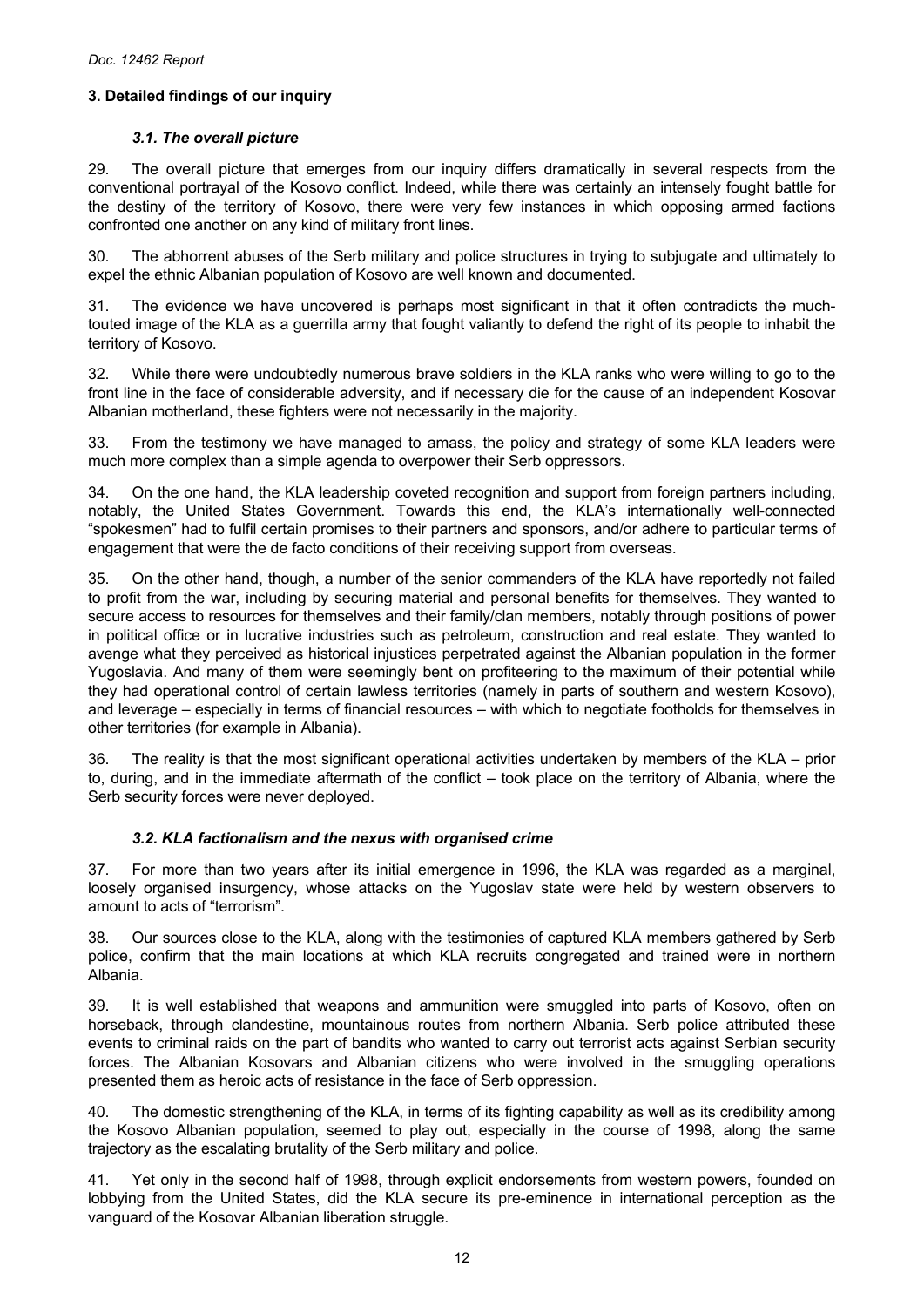42. This perceived pre-eminence was the KLA's most valuable, indispensable asset. It spurred the wealthiest donors in the Albanian diaspora to channel significant funds to the KLA. It bestowed individual KLA representatives with an enhanced authority to speak and act on behalf of the Kosovar Albanians as a whole. And it cast the KLA's leading personalities as the most likely power brokers in the Kosovo that would emerge from the war.

43. Indeed, the perception of KLA pre‑eminence – largely created by the Americans – was a self-fulfilling prophecy, the bedrock upon which the KLA achieved actual ascendancy over other Kosovar Albanian political forces with designs on power, such as Ibrahim Rugova's Democratic League of Kosovo (LDK) and Bujar Bukoshi's "government-in-exile".

44. According to our insider sources, the KLA fought just as hard, and devoted arguably more of its resources and political capital, to maintain its advantage over its ethnic Albanian rival factions as it did to carry out co-ordinated military actions against the Serbs.

45. At the same time, it should be restated, for emphasis, that the KLA was not a single, unitary combatant faction in the manner of a conventional army. There was no formally appointed overall leader, or "commanderin-chief", whose authority was universally recognised by the other commanders and whose orders were met with compliance among all the rank and file.

46. Rather, as the struggle over Kosovo's future governance evolved and a full-blown conflict approached, the KLA was divided by a deep-rooted internal factionalism.

47. Important sources of division included divergent political ambitions, as well as disparate notions of the acceptable parameters of violent resistance, on the part of the KLA's most prominent personalities and leadership contenders.

48. Thus there emerged in 1998 and 1999, and particularly in the wake of the death of the KLA's celebrated peasant commander Adem Jashari,20 several different KLA "splinter groups".

49. Each of these splinter groups was led by one of the KLA's self-proclaimed founder members. Each group comprised a loyal core of recruits and supporters, often drawn from among a few closely affiliated clans or families, and/or concentrated in an identifiable geographical territory of Kosovo. Each group identified their own leader as the brightest hope to lead the KLA's fight against the Serbs, and by extension, to achieve selfdetermination for the Kosovar Albanian people, whilst co-operating with the other KLA commanders on the basis of expediency.

50. Evidently it is the composition and leadership of these KLA "splinter groups", along with the pre‑existing popularity of the Democratic League of Kosovo, which carried over beyond the liberation struggle and have essentially shaped the post-conflict political landscape of Kosovo.<sup>21</sup>

51. Incumbency of the highest executive offices in Kosovo has been shared among former leading KLA commanders for the last decade and most electoral political campaigns have been contested on the basis of the candidates' respective contributions to the liberation struggle, as well as their ability to promote the interests of the Kosovar Albanian people on an ongoing basis against known and unknown adversaries.

52. The various KLA "splinter groups" have been found to have developed and maintained their own intelligence structures, among other forms of self-preservation. Through whatever means available to them, and clearly on the fringes of the legal and regulatory systems, the keenest purveyors of this de facto form of continued KLA warfare have conducted surveillance of, and often sought to sabotage, the activities of their opponents and those who might jeopardise their political or business interests.<sup>22</sup>

<sup>20.</sup> The KLA had grown domestically throughout most of the 1990s by rallying the support of volunteer fighters – men of all ages in their respective villages – to coalesce around leaders like Adem Jashari and form small armed units, or "brigades", across the territory of Kosovo. Many of the recruits to this "homeland KLA", effectively a peasant army, undertook guerrilla warfare training at camps in northern Albania, and smuggled arms into Kosovo with which to undertake acts of violent resistance. Our inquiry received more than a dozen testimonies of ethnic Albanian males who had taken part in this campaign of "resistance". With the killing of Jashari and scores of his family members and associates in a clampdown by Serb security forces in 1998, this initial incarnation of the KLA was effectively ended, and has gravitated into folklore as a romantic notion of Kosovar liberation, with Jashari as its martyr.

<sup>21.</sup> The main rival political parties in recent election cycles have included the Democratic Party of Kosovo (*Partia Demokratike e Kosovës*, or PDK) and the Alliance for the Future of Kosovo (*Aleanca për Ardhmërinë e Kosovës*, or AAK), both of which are led by commanders of former KLA "splinter groups" and count large number of former KLA operatives among their members.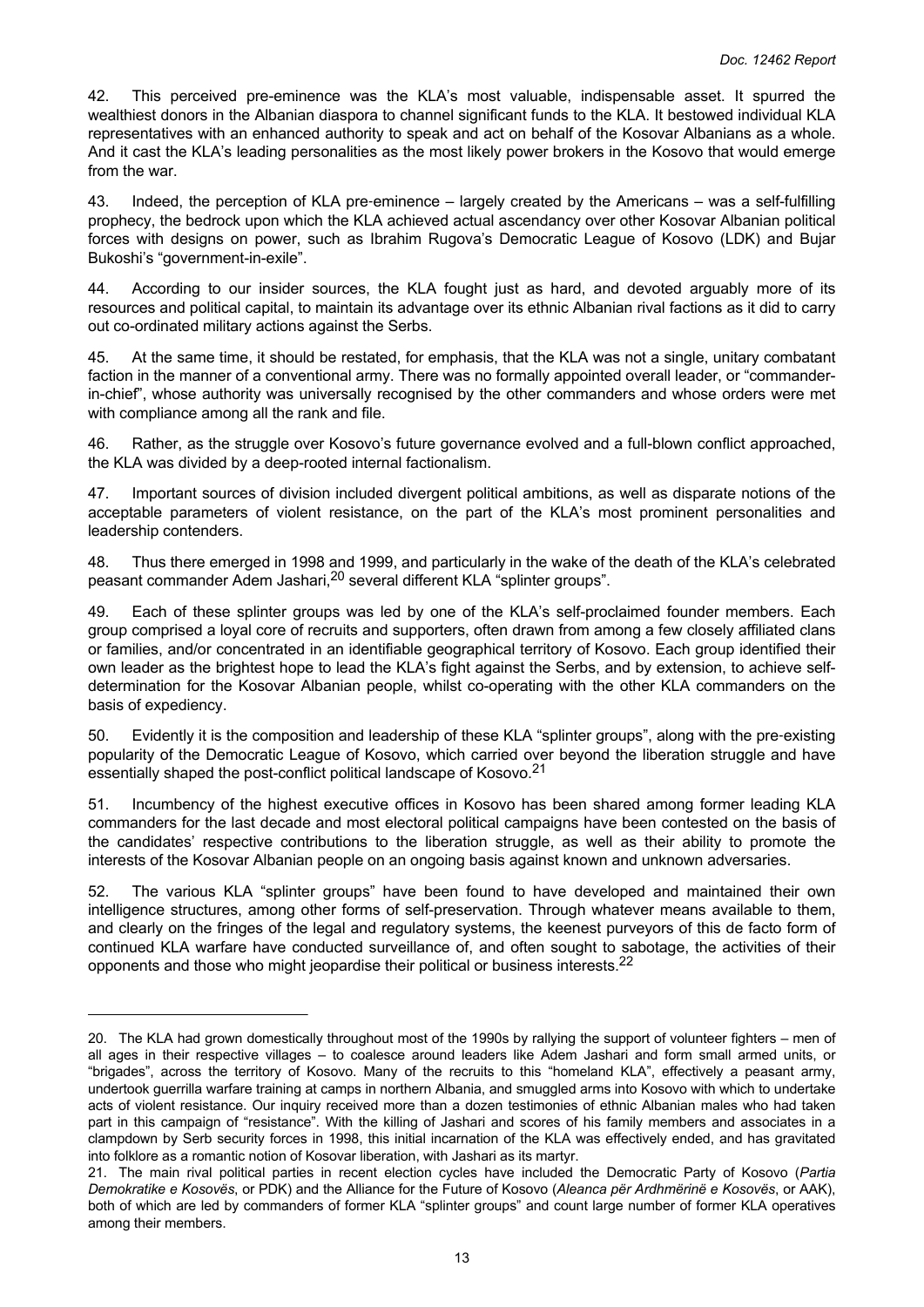53. Furthermore, we found<sup>23</sup> that the structures of KLA units had been shaped, to a significant degree, according to the hierarchies, allegiances and codes of honour that prevail among the ethnic Albanian clans, or extended families, and which form a de facto set of laws, known as the Kanun, in the regions of Kosovo from which their commanders originated.

54. Based on analytical information we received from several international monitoring missions, corroborated by our own sources in European law enforcement agencies and among former KLA fighters, we found that the main KLA units and their respective zones of operational command corresponded in an almost perfect mirror image to the structures that controlled the various forms of organised crime in the territories in which the KLA was active.

55. Put simply, establishing which circle of KLA commanders and affiliates was in charge of a particular region where the KLA operated in Kosovo, and indeed in certain parts of Albania, was the key to understanding who was running the bulk of the particular trafficking or smuggling activity that flourished there.

56. Most pertinent to our research, we found that a small but inestimably powerful group of KLA personalities apparently wrested control of most of the illicit criminal enterprises in which Kosovar Albanians were involved in the Republic of Albania, beginning at the latest in 1998.

57. This group of prominent KLA personalities styled itself as the "Drenica Group", evoking connections with the Drenica Valley in Kosovo.<sup>24</sup> a traditional heartland of ethnic Albanian resistance to Serb oppression under Milošević, and the birthplace of the KLA.

58. We found that the Drenica Group had as its chief – or, to use the terminology of organised crime networks, its "boss" – the renowned political operator and perhaps most internationally recognised personality of the KLA, Hashim Thaçi.<sup>25</sup>

59. Thaçi can be seen to have spearheaded the KLA's rise to pre-eminence in the lead-up to the Rambouillet negotiations, both on the ground in Kosovo and overseas. He also did much to foment the bitter internal factionalism that characterised the KLA throughout 1998 and 1999.

60. On the one hand, Thaçi undoubtedly owed his personal elevation to having secured political and diplomatic endorsement<sup>26</sup> from the United States and other western powers, as the preferred domestic partner in their foreign policy project in Kosovo. This form of political support bestowed upon Thaçi, not least in his own mind, a sense of being "untouchable" and an unparalleled viability as Kosovo's post-war leader-inwaiting.

61. On the other hand, according to well-substantiated intelligence reports that we have examined thoroughly and corroborated through interviews in the course of our inquiry, Thaçi's Drenica Group built a formidable power base in the organised criminal enterprises that were flourishing in Kosovo and Albania at the time.

62. In this regard, Thaçi reportedly operated with support and complicity not only from Albania's formal governance structures, including the socialist government in power at the time, but also from Albania's secret services and from the formidable Albanian mafia.

63. Many KLA commanders remained on Albanian territory, some even operating out of the Albanian capital Tirana, throughout the ensuing hostilities and beyond.

<sup>22.</sup> We have noted the remarkable confessions of a man named Nazim Bllaca, who came forward last year and testified as to the use of these intelligence structures in targeted killings and different forms of racketeering; Bllaca's depiction of this secret underworld is one we recognise from our own research.

<sup>23.</sup> In this regard, our findings correspond with those of international representatives of military and intelligence monitoring missions – from NATO's Kosovo Force (KFOR), to the Organization for Security and Co-operation in Europe (OSCE), to the United States Central Intelligence Agency (CIA) – in reports published at various points over the last fifteen years.

<sup>24.</sup> In Kosovo itself, the area of influence of the Drenica Group and its affiliates went on to extend far beyond that particular locale, however: they exercised firm control over criminal cartels active in municipalities including, but not limited to, Istok, Srbica, Skenderaj, Klina, Prizren and Pristina.

<sup>25.</sup> See *Le Monde*, 11 December 2010: "Hashim Thaçi, l'homme fort du Kosovo en quête de reconnaissance".

<sup>26.</sup> Thaçi was, for example, named as head delegate of the Kosovar Albanians to the Rambouillet Summit.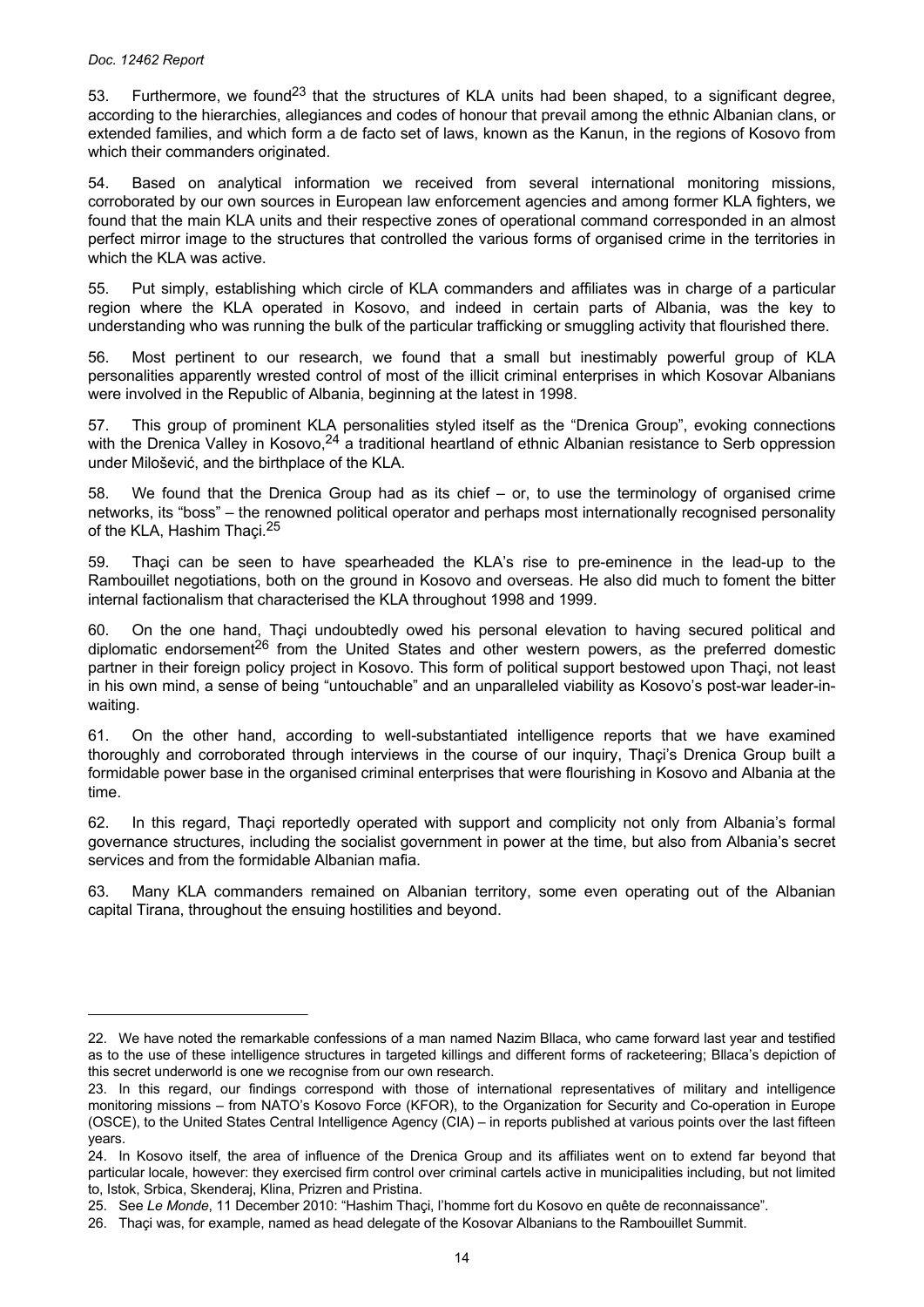64. During the period of the NATO aerial bombardment, which lasted several weeks, perhaps the principal shift in the balance of power in Kosovo occurred as a result of the influx of foreigners into the region, in both overt and implicit support of the KLA cause. Unable to gain access directly to the territory of Kosovo, most of this foreign support was channelled through Albania.

65. In tacit acknowledgement of the safe harbour afforded to them by the sympathetic Albanian authorities, but also because it was more practical and more convenient for them to continue operating on the terrain with which they were familiar, several of the KLA's key commanders allegedly established protection rackets in the areas where their own clansmen were prevalent in Albania, or where they could find common cause with established organised criminals involved in such activities as human trafficking, sale of stolen motor vehicles, and the sex trade.

66. Notably, in confidential reports spanning more than a decade, agencies dedicated to combating drug smuggling in at least five countries have named Hashim Thaçi and other members of his Drenica Group as having exerted violent control over the trade in heroin and other narcotics.<sup>27</sup>

67. Similarly, intelligence analysts working for NATO, as well as those in the service of at least four independent foreign governments,<sup>28</sup> made compelling findings through their intelligence-gathering related to the immediate aftermath of the conflict in 1999. Thaçi was commonly identified, and cited in secret intelligence reports, as the most dangerous of the KLA's "criminal bosses".<sup>29</sup>

68. Several other known members of Thaçi's Drenica Group have been indicated to us in the course of our research as having played vital roles as co-conspirators in various categories of criminal activity. They include Xhavit Haliti, Kadri Veseli, Azem Syla and Fatmir Limaj. All these men have been investigated repeatedly in the last decade as suspects in war crimes or organised criminal enterprises, including in major cases led by prosecutors under UNMIK, the ICTY<sup>30</sup> and EULEX. To the present day, however, all of them have evaded effective justice.

69. Everything leads us to believe that all these men would have been convicted of serious crimes and would by now be serving lengthy prison sentences, but for two shocking dynamics that have consolidated their impunity: first, they appear to have succeeded in eliminating, or intimidating into silence, the majority of the potential and actual witnesses against them (both enemies and erstwhile allies), using violence, threats, blackmail and protection rackets; and second, there has been faltering political will on the part of the international community to effectively prosecute the former leaders of the KLA. This also seems to have allowed Thaçi – and by extension the other members of the Drenica Group – to exploit their position in order to accrue personal wealth totally out of proportion with their declared activities.

70. Thaçi and these other Drenica Group members are consistently named as "key players" in intelligence reports on Kosovo's mafia-like structures of organised crime.<sup>31</sup> I have examined these diverse, voluminous reports with consternation and a sense of moral outrage.

<sup>27.</sup> For example, the United States Drug Enforcement Administration said in a report in spring 1999 that drug smuggling organisations composed of Kosovo's ethnic Albanians were considered "second only to Turkish gangs as the predominant heroin smugglers along the Balkan route".

<sup>28.</sup> These are the German (BND), Italian (Sismi), British (MI6) and Greek (EYP) intelligence services.

<sup>29.</sup> See, for example, the report of the *Institut für Europäische Politik*, Berlin, of 9 January 2007 prepared for the German Federal Ministry of Defence ("*Operationalisierung von Security Sector Reform (SSR) auf dem Westlichen Balkan – intelligente/kreative Ansätze für eine langfristig positive Gestaltung dieser Region*"); document classified as secret and yet accessible on the Internet; at page 57 the authors indicate that "Thaçi is considered, in security circles, as much more dangerous than Haradinaj, who as former head of the KLA possesses a wider international network" (my own translation). Another report of the German secret service (*Bundesnachrichtendienst/BND*), similarly available on the Internet (*BND Analyse vom 22 Februar 2005*), names Messrs Haliti, Thaçi, Lluka and Haradinaj as key personalities of organised crime in Kosovo and explores in particular, in 27 pages of thorough analysis, the ramifications of the Drenica Group. We did not limit ourselves to the study of these reports, and other sources, but we interviewed a number of people who had been involved, at ground level, in the preparation of these reports.

<sup>30.</sup> Fatmir Limaj, a former senior-ranking KLA commander, was indicted, tried and ultimately acquitted by the ICTY in a trial that encountered many problems with the integrity of evidence.

<sup>31.</sup> In the course of the last ten years, intelligence services from several western European countries, law enforcement agencies, including the Federal Bureau of Investigation (FBI) in the United States, and analysts of several nationalities working within NATO structures have prepared authoritative, well-sourced, corroborated reports on the unlawful activities of this Drenica Group.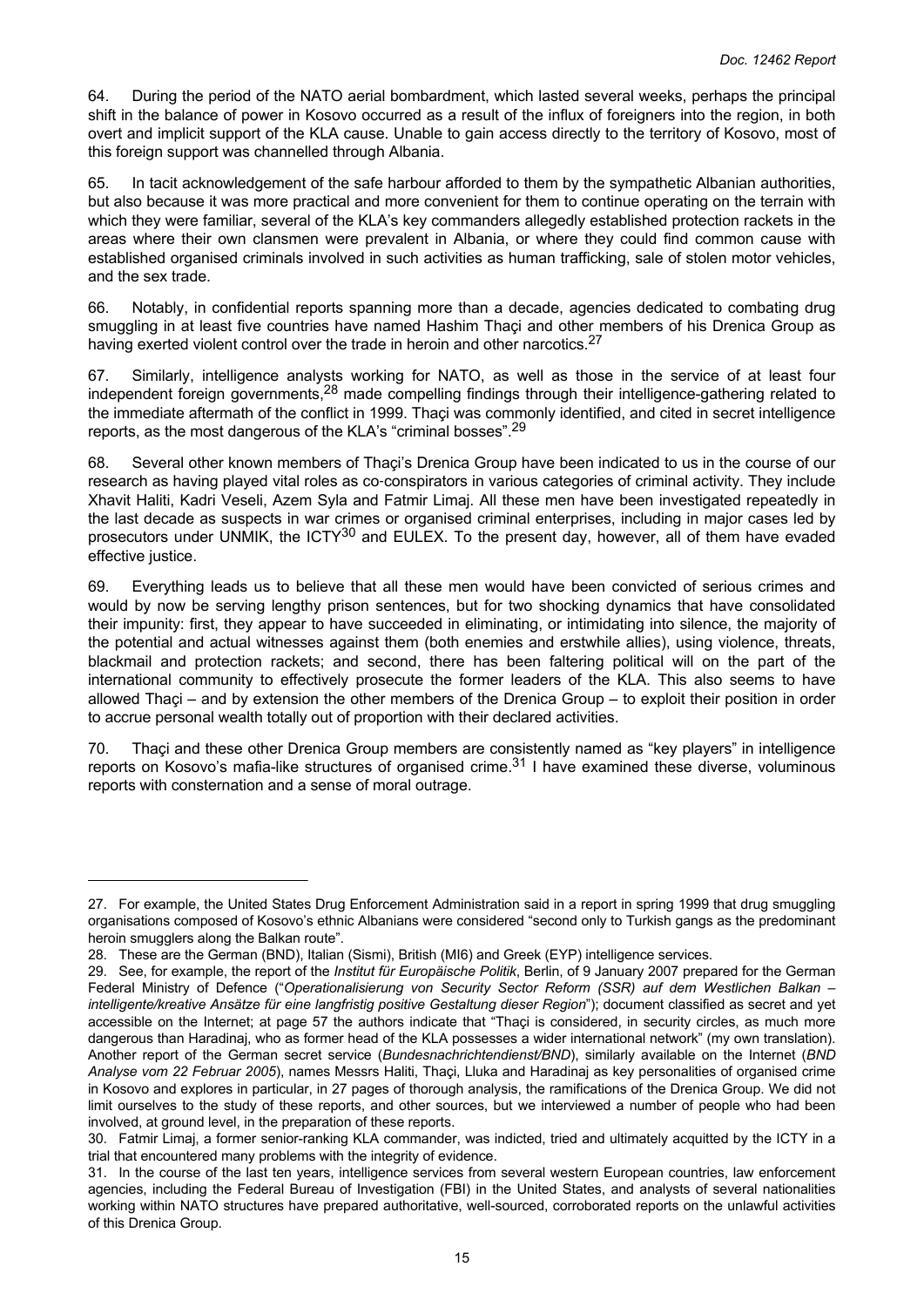71. What is particularly confounding is that all of the international community in Kosovo – from the governments of the United States and other allied western powers, to the European Union-backed justice authorities – undoubtedly possesses the same, overwhelming documentation of the full extent of the Drenica Group's crimes,  $32$  but none seems prepared to react in the face of such a situation and to hold the perpetrators to account.

72. Our first-hand sources alone have credibly implicated Haliti, Veseli, Syla and Limaj, alongside Thaçi and other members of his inner circle, in having ordered – and in some cases personally overseen – assassinations, detentions, beatings and interrogations in various parts of Kosovo and, of particular interest to our work, in the context of KLA-led operations on the territory of Albania, between 1998 and 2000.

73. Members of the Drenica Group are also said to have asserted control of substantial funds placed at the disposal of the KLA to support its war effort.<sup>33</sup> In several instances, this group was allegedly able to strike deals with established international networks of organised criminals, enabling expansion and diversification into new areas of "business", and the opening of new smuggling routes into other parts of Europe.

74. Specifically, in our determination, the leaders of the Drenica Group seem to bear the greatest responsibility for two sets of unacknowledged crimes described in this report: for running the KLA's ad hoc network of detention facilities on the territory of Albania;<sup>34</sup> and for determining the fate of the prisoners who were held in those facilities, including the many abducted civilians brought over the border into Albania from Kosovo.

75. In understanding how these crimes descended into a further form of inhumanity, namely the forcible extraction of human organs for the purposes of trafficking, we have identified another KLA personality who apparently belongs to the leading co-conspirators: Shaip Muja.

76. Up to a point, Shaip Muja's personal biography in the liberation struggle of the Kosovar Albanians resembles those of other Drenica Group members, including Hashim Thaçi himself: from student activist in the early 1990s,<sup>35</sup> to one of an elite group of KLA "co-ordinators" based in Albania,<sup>36</sup> to Cabinet member of the Provisional Government of Kosovo, and leading commander in the post-war Kosovo Protection Corps  $(KPC)$ ,<sup>37</sup> reinvented as a civilian politician in the Democratic Party of Kosovo (PDK) and finally becoming an influential office holder in the current Kosovo authorities.<sup>38</sup>

77. The common thread running through all of Muja's roles is his involvement in the medical sector. We do not take it lightly that he presents himself, and is accepted in many quarters, as "Dr Shaip Muja": purportedly not only a medical doctor and general surgeon, but also a humanitarian and progressive practitioner.<sup>39</sup>

<sup>32.</sup> At a minimum, there is solid documentary evidence to demonstrate the involvement of this group, and its financial sponsors, in money laundering, smuggling of drugs and cigarettes, human trafficking, prostitution, and the violent monopolisation of Kosovo's largest economic sectors including vehicle fuel and construction.

<sup>33.</sup> Primarily these funds had been generated through contributions from the Kosovo diaspora and were held in foreign bank accounts, including in Germany and Switzerland. The finances available to Thaçi and his inner circle increased dramatically with the creation of a dedicated KLA fund known as *Atdheu Thërret* ("Homeland Calls").

<sup>34.</sup> It is apt that I should acknowledge the excellent journalistic investigation of the Balkan Insight Reporters' Network (BIRN), which reported on elements of the KLA's network of detention camps in Albania in April 2009 (Altin Raxhimi, Vladimir Karaj and Michael Montgomery).

<sup>35.</sup> While Thaçi attended the University of Pristina and became identified as a leader in the Kosovar Albanian student movement, Muja studied cardiology at the University of Tirana and associated himself with the more militant elements of the Albanian resistance to Serb oppression in Kosovo.

<sup>36.</sup> Muja was the overall "Medical Co-ordinator" for the KLA General Staff, a post in which he oversaw the provision of medical treatment for wounded KLA soldiers as well as other emergency cases in KLA operational zones. Muja notably made use of the Military Hospital in Tirana, Albania, and administered extensive supplies and equipment acquired by the KLA through foreign donations. During 1998 and 1999, as the official representative of the KLA, supported by elements in the Albanian army and the Albanian secret services, Muja also administered a diverse array of other infrastructure: at least one helicopter, several well-funded construction projects and makeshift accommodation arrangements – including private houses and apartments – for KLA commanders, recruits and affiliates who travelled into Albania from overseas, including those en route to Kosovo.

<sup>37.</sup> Muja acted both as the Health/Medical Co-ordinator for the Provisional Government of Kosovo, under provisional Prime Minister Thaçi, and as Commander of the 40th Medical Battalion of the Kosovo Protection Corps (KPC).

<sup>38.</sup> At the time of writing, in December 2010, Shaip Muja serves in the administration of Hashim Thaçi as a senior political advisor in the Office of the Prime Minister, with responsibility, *inter alia*, for the health portfolio.

<sup>39.</sup> Muja is widely credited with having played a role in the introduction of a "telemedicine" system in Kosovo whereby health and surgical services can be administered with the assistance of doctors in remote locations, using Internet technology to link the participants.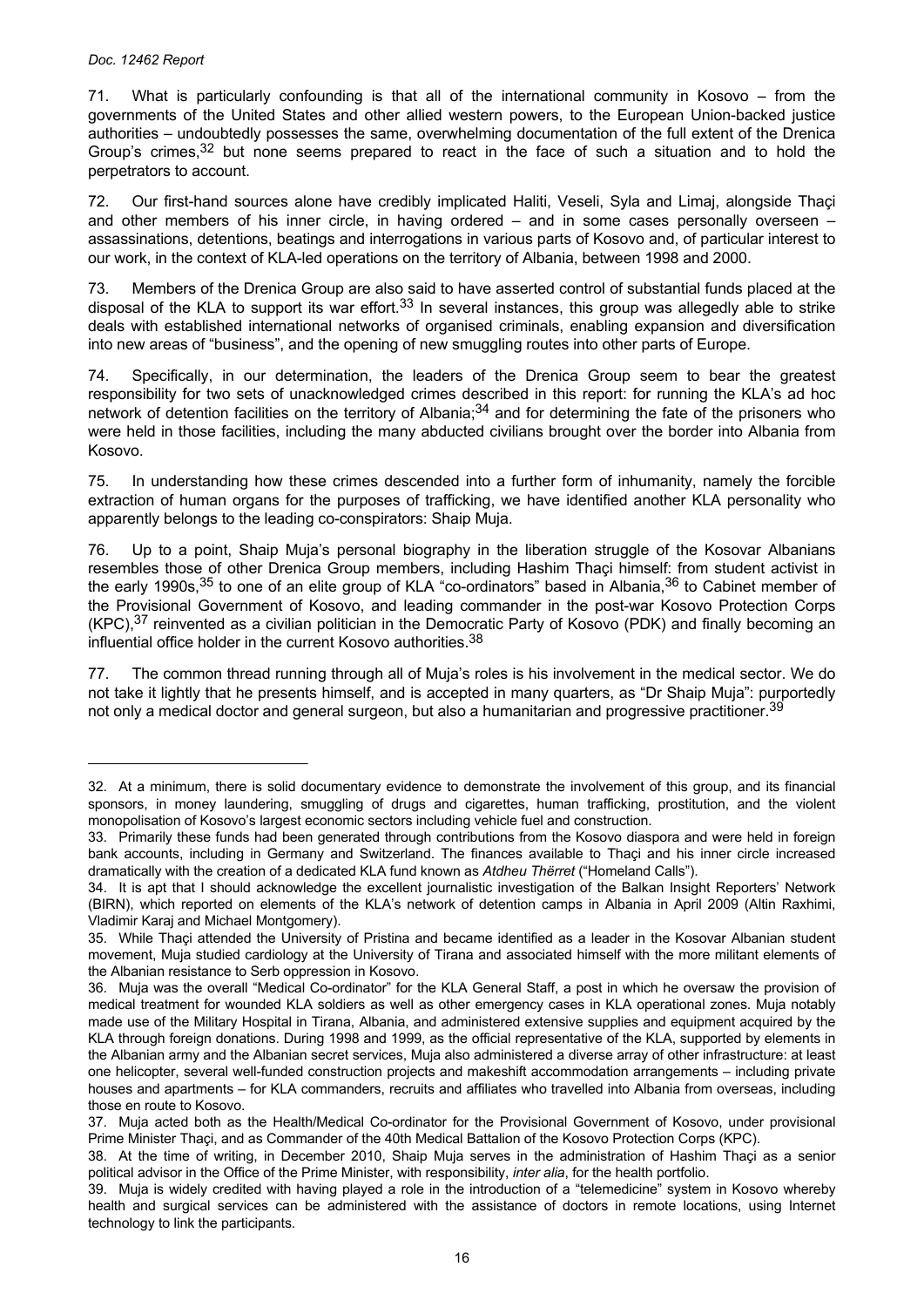78. We have uncovered numerous convergent indications of Muja's central role for more than a decade in far less laudable international networks, comprising human traffickers, brokers of illicit surgical procedures and other perpetrators of organised crime.

79. These indications and elements of proof have prompted us to suspect that Muja has derived much of his access, his cover and his impunity as an organised criminal from having maintained an apparently legitimate medical "career" in parallel. There is an analogy to be drawn here with the way that Thaçi and other Drenica Group members have used their own roles in public office, and often in international diplomacy. The difference in Muja's case is that his profile in organised crime is scarcely known outside the criminal networks he has worked with and the few investigators who have tracked them.

80. According to the testimonies of our sources who were party to KLA operations in Albania, as well as other military and political compatriots who know Shaip Muja intimately, Muja managed to acquire and retain crucial behind-the-scenes influence over the affairs of the KLA in the defining period in the late 1990s when it was garnering international support.

81. Then, in the period of hostilities in northern Albania and around the Kosovo border, coinciding with the NATO intervention in 1999, Muja, in common with most of his fellow KLA commanders, reportedly stayed well clear of the front lines, maintaining the KLA's operational power base in Tirana.

82. Together with Haliti and Veseli, in particular, Muja became involved in finding innovative ways to make use of, and to invest, the millions of dollars of "war funds" that had been donated to the KLA cause from overseas. Muja and Veseli reportedly also began, on behalf of the Drenica Group, to make connections with foreign private military and private security companies.<sup>40</sup>

83. We found it particularly relevant that Thaçi's Drenica Group can be seen to have seized such advantage from two principal changes in circumstances after 12 June 1999.

84. First, the withdrawal of the Serb security forces from Kosovo had ceded into the hands of various KLA splinter groups, including Thaçi's Drenica Group, effectively unfettered control of an expanded territorial area in which to carry out various forms of smuggling and trafficking.

85. KFOR and UNMIK were incapable of administering Kosovo's law enforcement, movement of peoples or border control in the aftermath of the NATO bombardment in 1999. KLA factions and splinter groups that had control of distinct areas of Kosovo (villages, stretches of road, sometimes even individual buildings) were able to run organised criminal enterprises almost at will, including disposing of the trophies of their perceived victory over the Serbs.

86. Second, Thaçi's acquisition of a greater degree of political authority (Thaçi having appointed himself Prime Minister of the Provisional Government of Kosovo) had seemingly emboldened the Drenica Group to strike out all the more aggressively at perceived rivals, traitors, and persons suspected of being "collaborators" with the Serbs.

87. Our sources told us that both KLA commanders and rank-and-file members were exasperated by the heavy toll inflicted on the ethnic Albanian population of Kosovo, particularly in 1998 and early 1999 before and during the NATO intervention. As the Serb police and paramilitary forces retreated from Kosovo in June 1999, KLA units from northern Albania were deployed into Kosovo with the ostensible objective of "securing the territory", but fuelled by an irrepressible anger, and even vengeance, towards anyone whom they believed had contributed towards the oppression of the ethnic Albanian people.

88. Serb inhabitants of predominantly ethnic Albanian communities quickly became targets for revenge. Other targets included anybody suspected – even upon the basis of baseless accusations by members of rival clans or persons who held long-standing vendettas against them – of having "collaborated with" or served Serb officialdom. In a door-to-door campaign of intimidation, KLA foot soldiers were ordered to collect names of people who had worked for the ousted authorities of the Federal Republic of Yugoslavia (in however trivial an administrative function), or whose relatives or associates had done so. Into this category of putative "collaborators" fell large numbers of ethnic Albanians, as well as Roma and other minorities.

<sup>40.</sup> The combined influence of Muja and Veseli in this regard endured through the transitional phase of the Kosovo Protection Corps; both men were central to the design of the intelligence structures and strategic decision-making mechanisms inside the PDK party. Among the external parties they are reported to have engaged are members of the Albanian secret services and American private military and security companies.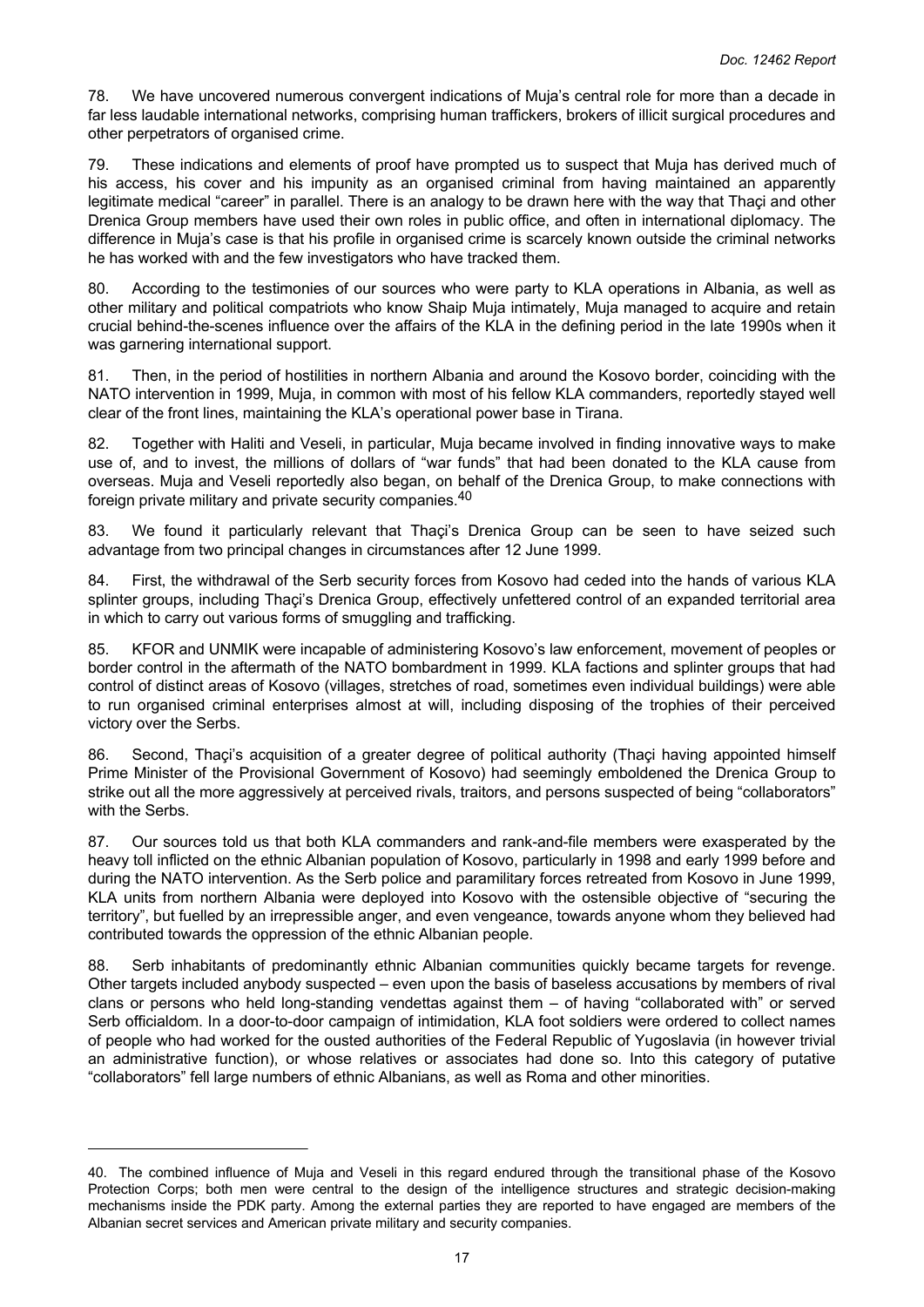89. Against this background, our account of abuses committed by KLA members and affiliates in Albania goes well beyond one-off aberrations on the part of rogue or renegade elements within an otherwise disciplined fighting force. On the contrary, we find these abuses widespread enough to constitute a pattern.

90. While certain acts speak to a particular brutality or disregard for the victims on the part of individual perpetrators, we find that in their general character these abuses were seemingly co-ordinated and covered up according to a premeditated, albeit evolving, overarching strategy on the part of the leadership of the Drenica Group.

91. In general terms, the abuses were symptomatic of the prevalence of organised criminality inside the KLA's dominant internal faction. Holding persons captive in makeshift places of detention, outside the knowledge or reach of authority, and contriving ways of silencing anyone who might have found out about the true nature of the illicit activities in which the captors are engaged, count as tried and trusted methodologies of most mafia structures – and the Drenica Group was no different.

92. The Drenica Group itself apparently evolved from being part of an armed force, the KLA (ostensibly engaged in a war of liberation), into a conspicuously powerful band of criminal entrepreneurs (albeit one with designs on a form of "state capture"). In parallel, we have detected a transformation in the group members' activities in one particular area of operations: detention facilities and the inhuman treatment of captives.

# *3.3. Detention facilities and inhuman treatment of captives*

93. In the course of our inquiry, we have identified at least six separate detention facilities on the territory of the Republic of Albania, situated across a territory that spans from Cahan at the foot of Mount Pashtrik, almost at the northernmost tip of Albania, to the beachfront road in Durrës, on the Mediterranean coast in the west of Albania.

94. The KLA did not have outright, permanent control of any part of this territory during the relevant time, but nor did any other agency or entity that might have been willing, or able, to enforce the law.

In particular, the lacuna in law enforcement was a reflection on the failure of the Albanian police and intelligence services to curb the mafia-like banditry and impunity of certain KLA units that had stationed themselves in northern and central Albania around the period of the conflict. The KLA's senior regional commanders were, in their respective areas of control, a law unto themselves.

96. The locations of the detention facilities about which we received testimony directly from our sources – corroborated by elements of proof gathered through the efforts of investigative journalists (some of which dates back ten years or more), and more recently through the efforts of EULEX investigators and prosecutors – included: Cahan, Kukës, Bicaj (vicinity), Burrel, Rripe (a village south-west of Burrel in Mat District), Durrës and, perhaps most important of all for the purposes of our specific mandate, Fushë-Krujë.

97. We were able to undertake visits to the sites of two such KLA detention facilities in Albania in the course of our inquiry, although we did not enter the facilities themselves. Additionally, in respect of at least four other such facilities that we know to have existed, we have heard first-hand testimony from multiple persons whom we have confirmed as having visited one or more of the facilities in person, either at the time that they were actively being used by the KLA or on monitoring missions since.

98. The detention facilities in question were not resorted to independently or as self-standing entities. Rather, these detention facilities existed as elements of a well-established, co-ordinated and joined-up network of unlawful activity, of which certain senior KLA commanders maintained control and oversight. The common denominator between all of the facilities was that civilians were held captive therein, on Albanian territory, in the hands of members and affiliates of the KLA.

99. The graphic map included in this report depicts the locations at which we know such detention facilities existed, along with the transport routes connecting them.

100. There were, nonetheless, considerable differences in the periods and purposes for which each of these detention facilities was used. Indeed, it is evident that each detention facility had its own distinct "operational profile", including with regard to the manner of the relationships formed or deals made to enable detentions and related operations to take place there at different times, the character and composition of the groups of captives held there, the means by which the captives arrived there, and the fates awaiting those captives during and at the end of their respective periods of detention.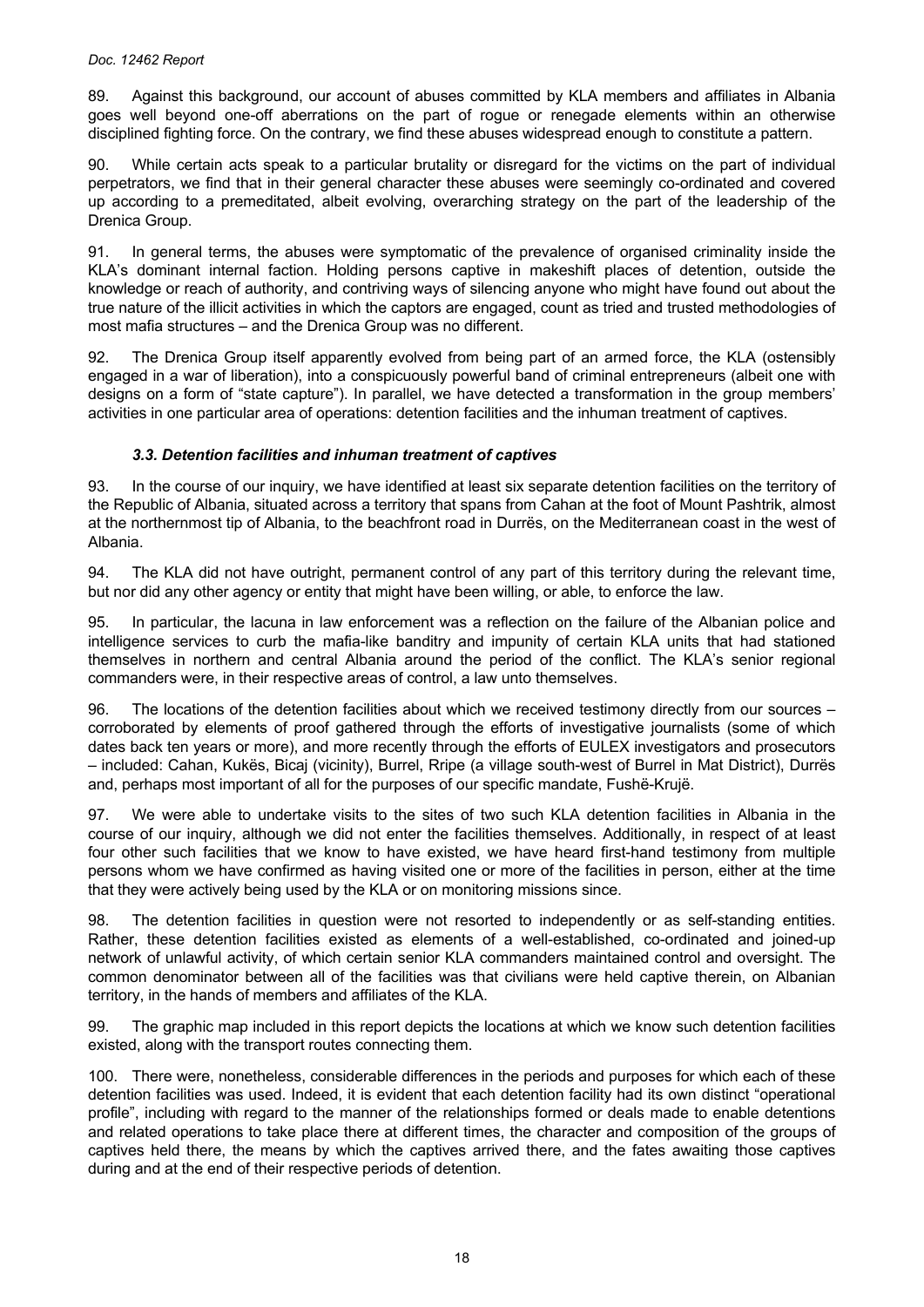101. We shall begin by describing some of the general characteristics of KLA detentions in wartime (some of which seem to meet the threshold for war crimes) and post-conflict detentions carried out by KLA members and affiliates (which appear to constitute an organised criminal enterprise). Thereafter, we will examine more closely what happened at each of the detention facilities on the territory of Albania.

## *3.3.1. KLA detentions in wartime – first subset of captives: the "prisoners of war"*

102. In the period between April and June 1999, KLA detentions on Albanian territory were discernibly based on the perceived strategic imperatives of fighting a guerrilla war.

103. During the time of war and the attendant mass movements of refugees into Albania, the KLA reportedly implemented a policy under which all people suspected of having the slightest knowledge about the acts of Serb authorities, particularly those who were suspected of having been "collaborators", should be subjected to "interrogation".

104. We were told that this policy was supported actively on the territory of Albania by powerful elements within the Albanian national intelligence apparatus, including SHIK (now SHISH) and military intelligence, some of whose members even participated in asking questions of captives held at KLA detention camps. However, the driving force behind the policy was Kadri Veseli (alias Luli), a lynchpin of the Drenica Group.

105. The detention facilities at which the "interrogations" purportedly took place – particularly those closer to the border with Kosovo – doubled as military "bases" or "camps" at which training exercises were performed and from which front-line troops were dispatched, or re-supplied with arms and ammunition. They included disused or appropriated commercial properties (including a hotel and a factory) in or on the outskirts of larger provincial towns, which had essentially been given over to the KLA by sympathetic Albanians who supported the patriotic cause.

106. At times these wartime camps were used simultaneously as detention facilities and for other purposes, such as parking vehicles or storing caches of military hardware, stockpiling of logistics or supplies like uniforms and rifles, conducting repairs on broken-down vehicles, treating injured comrades, or for holding meetings between different KLA commanders.

107. For the most part, however, the captives were purportedly kept separate from what might have been considered as conventional "wartime" activities, and indeed the captives were largely insulated from exposure to most KLA fighters or external observers who might have visited the KLA's bases.

108. If all the captives detained in KLA facilities on the territory of Albania were divided into subsets of the overall group according to the fates they met, then in our understanding the smallest subset of all comprises the "prisoners of war": those who were held purely for the duration of the Kosovo conflict, many of whom escaped or were released from Albania, returned home safely to Kosovo, and are alive today.

109. We are aware of there being "survivors" in this category, who have gone on to bear witness to the crimes of individual KLA commanders, who were held in facilities at one or more of the following three detention locations:

- Cahan: KLA camp close to the Kosovo warfront, also used as a "jump station" from which to deploy troops;
- Kukës: former metal factory converted into a multipurpose KLA facility, including at least two "cell blocks" to house detainees;
- Durrës: KLA interrogation site at the back of the Hotel Drenica, the KLA's headquarters and recruitment centre.

110. Based on source testimonies, along with material contained in indictments issued by the Office of the Special Prosecutor for the Republic of Kosovo, we estimate that a cumulative total of at least 40 people, each held in one or more of the three above-named detention locations, were detained by the KLA<sup>41</sup> and have survived to the present day.

<sup>41.</sup> The estimated 40 people does not include people who were held at Durrës on a basis so fleeting that their detention lasted only as long as it took KLA intelligence officers to conduct an interrogation.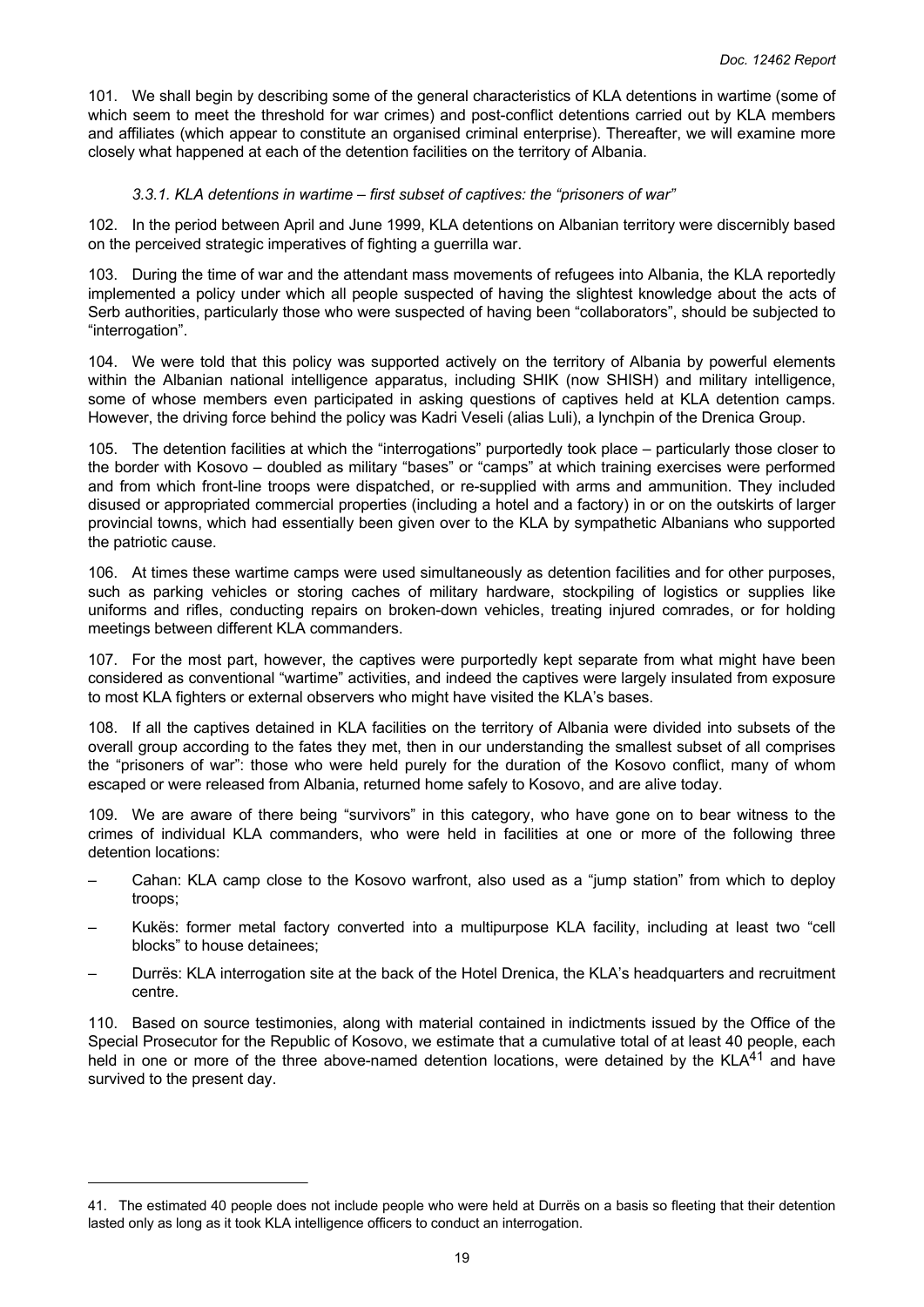111. This subset comprised mostly ethnic Albanian civilians – as well as some KLA recruits – suspected of being "collaborators" or traitors, either on the premise that they had spied for the Serbs or because they were thought to have belonged to, or supported, the KLA's political and military rivals, especially the LDK and the emergent Armed Forces of the Republic of Kosovo (FARK).<sup>42</sup>

112. People in this subset were targeted primarily for interrogation and several have described being asked questions while being treated roughly by KLA and Albanian intelligence officers. However, during further periods of detention that went on to last from a few days to more than a month, most of these captives were ultimately beaten and mistreated gratuitously by their captors, in what appeared to be measures of punishment, intimidation and terror.

113. The KLA commanders accused of having been in charge of these detention locations included Sabit Geci, Riza Alija (alias "Commander Hoxhaj") and Xhemshit Krasniqi. All three men featured prominently in previous UNMIK investigations into war crimes in northern Albania; all three have now been named in indictments of the Office of the Special Prosecutor of Kosovo and should soon stand trial in the Kosovo District Court;<sup>43</sup> their properties have been extensively searched.

114. The evidence gathered in the course of these processes seem to indicate that these KLA operatives – along with their Regional Commander for Northern Albania, the now deceased Xheladin Gashi – were aligned with the Drenica Group, under the direction of Hashim Thaçi, and were acting in concert with, among others, Kadri Veseli.

## *3.3.1.1. Case study on the nature of the facilities: Cahan*

115. The camp in Cahan was the furthest north of all the facilities in Albania used by the KLA, and was accordingly most closely tied to activities at the war front.<sup>44</sup> We have found no indication that captives were taken out of Cahan to other detention facilities in Albania, although we cannot rule it out.

116. It seems that the deeper into Albanian territory a facility's physical location, the less directly it related to the KLA's war effort and the more entrenched its connection proved to be with the underworld of organised crime.

117. We found it telling that people who described having been held captive and mistreated at Cahan had largely been apprehended in an arbitrary and relatively spontaneous fashion, often in the course of KLA patrols in the vicinity of the camp itself or at checkpoints on the border crossing between Kosovo and Albania.

118. The people in this first subset were apparently mostly released when war front hostilities ceased and the Serb security forces had withdrawn from their positions inside Kosovo in June 1999. The survival of these captives in significant numbers is demonstrated not least by the listing of more than a dozen named persons with the status of "injured parties/witnesses" in criminal proceedings against the commanders of the Cahan and Kukës sites.

## *3.3.1.2. Case study on the nature of the facilities: Kukës*

119. Among the specific sites at which civilian captives were secretly detained in the custody of the KLA, we obtained extensive details about a KLA base at a disused factory building on the outskirts of the northern Albanian town of Kukës.

<sup>42.</sup> The military grouping styled as *Forcat e Armatosura të Republikës së Kosovës*, or FARK ("Armed Forces of the Republic of Kosovo"), was nominally fighting for the same cause of liberation as the KLA, but was treated by KLA commanders as an adversary, with contempt and suspicion. FARK was politically aligned with the LDK, and envisaged as the defence arm of the government-in-exile of Bujar Bukoshi. Unlike the KLA, FARK was built around a core of experienced military officers, ethnic Albanians who had served in the army of the Federal Republic of Yugoslavia. KLA commanders were highly suspicious of FARK and sought to suppress its recruitment of new fighters and supplies of arms and ammunitions. The KLA detained numerous people, especially civilians in northern Albania close to the Kosovo border, on the accusation that they supported FARK and were therefore disloyal to the KLA cause.

<sup>43.</sup> Geqi and Alija were arrested in May and June 2010 respectively, and have been indicted for war crimes against the civilian population. While there is also substantial evidence against the third suspect in this regard, Krasniqi, he remains a fugitive at the time of writing and therefore cannot be subject to charges under Kosovo criminal procedure. Pending Krasniqi's apprehension and the efficient administration of justice, the trial of all three men should take place either in the District Court of Pristina or the District Court of Mitrovica in early 2011.

<sup>44.</sup> Our KLA sources told us that Cahan was in fact an operational staging point for KLA advances over the mountainous border into Kosovo. KLA fighters stationed at Cahan are renowned for having launched "Operation Aero", a rare incursion into Serb-held territory in late May 1999.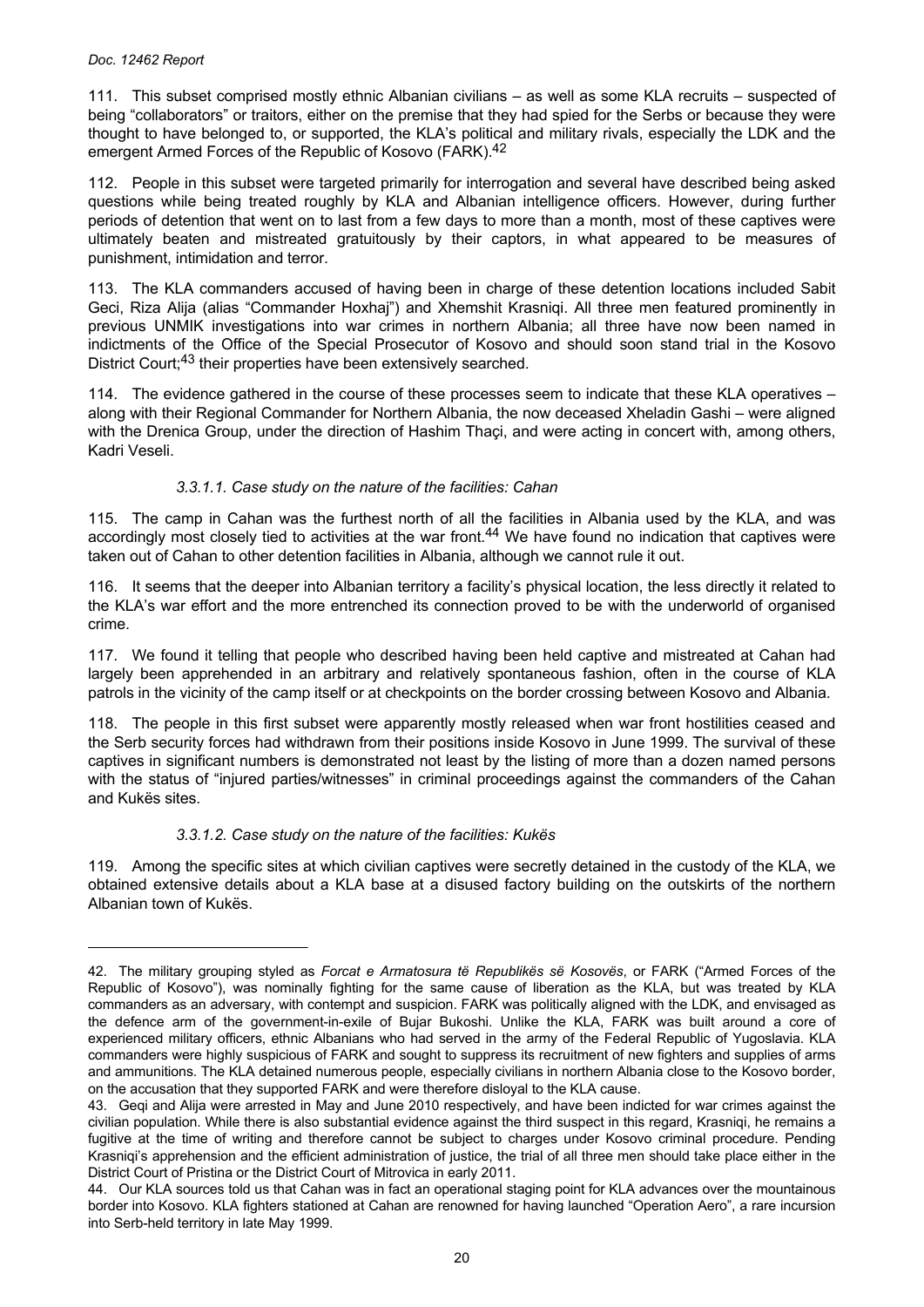120. Two first-hand witnesses explained to us how prisoners had been brought to the Kukës site, where they were thrown into makeshift cell blocks, left in insanitary conditions without food and water, and were visited periodically by KLA soldiers to be questioned under harsh treatment, or indiscriminately beaten.

121. The extent of the ill-treatment suffered by prisoners at this facility has been meticulously documented, *inter alia,* by Kosovar and international personnel working in the Office of the Special Prosecutor of Kosovo. In statements given to prosecutors in 2009 and 2010, more than 10 individuals – almost all of them ethnic Albanians – described having been detained indefinitely, struck brutally with sticks and other objects, and subjected to various forms of inhuman treatment at the Kukës site. Several witnesses stated that screams of agony from people held in separate sets of cell blocks could be heard filtering through the corridors.

122. The Government of Albania has stated that there are no bodies of deceased persons related to the Kosovo conflict buried on the territory of Albania, and indeed that there never were. The case of Kukës proves that this claim is manifestly untrue.

123. First, there are bodies that were cast into rivers in Kosovo and have been carried downstream over the border into Albania. The exhumation of such bodies and the recovery of their remains by representatives of the OMPF in Kosovo would be relatively "uncontroversial" – but even intervention on these cases has been strongly resisted by the Albanian authorities.

124. Second, there are known individual cases in which the bodies of murdered Kosovars have been identified as having been interred in Albania. These cases have led – in instances documented by both Albanian and international journalists, and made known to us – to prolonged, albeit discreet, negotiations between the families of these Kosovars and the authorities administering the cemetery site(s) in Albania. Ultimately, and of particular note, in one case explained to us in detail by a first-hand source, bodies have been exhumed and repatriated to Kosovo for a proper burial by the families. The Albanian authorities told us that they knew of no such cases.

125. Third, there are allegations of the existence of mass grave sites on Albanian territory. The Serbian War Crimes Prosecutors' Office stated to us that they have in their possession satellite photographs of the areas in which these mass graves are located – but up to now, the sites themselves have not yet been found, despite a formal request made by the Serbian authorities to the Albanian authorities to carry out searches.

126. We obtained records from the local cemetery in Kukës, which seem to carry a significant confirmation: bodies of persons from Kosovo had indeed been buried in northern Albania. The most important document was a five-page "List of deceased immigrants from Kosovo, 28 March 1999 – 17 June 1999", which was prepared by the Supervisor of Public Services in the Municipality of Kukës.

127. The document has subsequently been admitted as evidence in the District Court of Mitrovica, Kosovo, upon submission of the Special Prosecutors' Office of Kosovo. One of the deceased persons on the list – Anton Bisaku, featured at No. 138 – was found to have been among the known victims of secret detention and inhuman treatment at the KLA facility located in Kukës.

128. According to an indictment issued in August 2010, Bisaku and an unspecified number of other civilians held in detention in Kukës were "repeatedly beaten and struck with sticks and batons, kicked, verbally abused and tortured". In charging the defendant Sabit Geci with "War Crimes Against Civilian Population", including "the killing of a civilian at Kukës, one Anton Bisaku who was beaten and shot", the EULEX Special Prosecutor stated that Bisaku was "killed as a result of gunfire directed at him during a session of inhuman treatment, beating and torture which occurred on or about 4 June 1999".

## *3.3.2. Post-conflict detentions carried out by KLA members and affiliates*

129. After 12 June 1999, Kosovar Albanians continued to detain people for a variety of motives, including revenge, punishment and profit. The perpetrators – all of whom were, according to our sources, KLA members and affiliates – thereafter fashioned their own novel means of apprehending and abusing civilians, and transporting them out of Kosovo to new detention facilities in Albania, distinct from those that had been operated by the KLA in wartime.

130. In the months directly after the declared end of the Kosovo conflict in June 1999, members and affiliates of the KLA purportedly delivered scores of people they had abducted into secret detention on Albanian territory.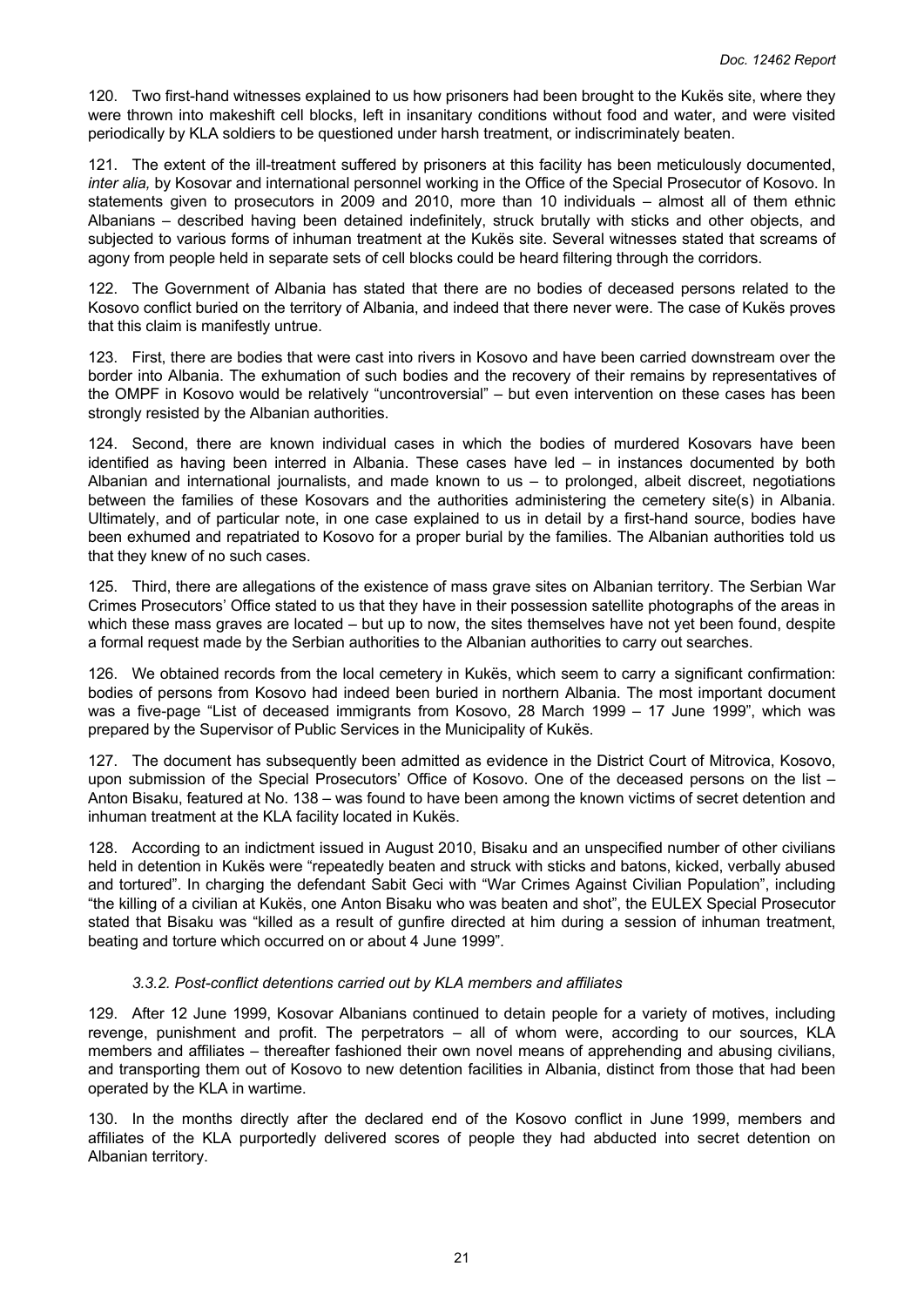131. It is of grave concern to us, and should be a priority for investigation and resolution on the part of the Albanian authorities, that the vast majority of the people whom we found to have been so treated remain unaccounted for to the present day, including numerous ethnic Albanians.

132. According to our information, there was not just one facility in Albania at which this post-conflict form of secret detention took place – there was a whole ad hoc network of such facilities, joined up by frequent journeys between them on Albania's provincial roads, and across the porous, chaotic (especially at the time of the mass refugee movements in mid-1999) border between Kosovo and Albania.

133. We were able to access corroborated, first-hand testimony from former KLA fighters and auxiliaries who carried out multiple transports into and between the facilities named in our report, as well as transports of captives out of most of them.

134. On these journeys, KLA recruits and affiliates reportedly drove unmarked private vehicles, including trucks and vans, sometimes in convoy, between one facility and the next. They transported KLA personnel and logistics, provisions of food, alcohol or cigarettes, and groups of women who would be exploited for sex. Most significantly for the purposes of this report, in the months from July 1999 until as late as August 2000, they also transported captives.

135. The facilities in which captives were detained in the post-conflict period differed in character from the wartime facilities: we have found that they were primarily rustic private residences in rural or suburban areas, including traditional Albanian farmhouses and their storage barns.

136. There was, in addition, at least one custom-built element to the post-conflict network of detention facilities, which was unique in appearance and purpose. It constituted a state-of-the-art reception centre for the organised crime of organ trafficking. It was styled as a makeshift operating clinic, and it was the site at which some of the captives held by KLA members and affiliates had their kidneys removed against their will. According to our sources, the ringleaders of this criminal enterprise then shipped the human organs out of Albania and sold them to private clinics overseas as part of the international "black market" of organ-trafficking for transplantation.

# *3.3.2.1. Second subset of captives: the "disappeared"*

137. The captives in this subset were victims of enforced disappearance: none has been seen, heard of or accounted for since being abducted from Kosovo in the weeks and months directly after 12 June 1999.

138. The orchestrators of this post-conflict criminal enterprise had apparently put in place a process of filtering, whereby a smaller number of captives was picked out selectively from each larger group and moved on to somewhere else. The evidence suggests that the rationale behind the process of filtering captives in this manner was linked to a determination of the suitability of the chosen captives for the use that awaited them.

139. Factors thought to have played into the filtering process, as recounted to us by multiple sources, included age, sex, state of health, and indeed the ethnic origin of the captives, ethnic Serbs having been targeted primarily.

140. We heard numerous references to captives not merely having been handed over, but also having been "bought" and "sold". It was as a result of these references that we tried to understand more clearly the intersection between the abductions and undeclared detentions in the context of the conflict, and the activities of organised crime, which was and still is prevalent in many sectors of daily life in the region.

## *3.3.2.1.1. Case study on the nature of the facilities: Rripe*

141. In the course of our inquiry, we established that at least three sources whose testimonies we obtained were unquestionably physically present at the house of the K. family in Rripe near Burrel (the much-cited "Yellow House") in the context of KLA criminal enterprises.

142. Each of these sources was able to recount unique and specific details regarding the precise location and appearance of the house, the background of its proprietor, the KLA personnel posted there, and the character and commandership of the illegal activities that took place in the house in the period from 1999 to 2000.

143. Based upon these source testimonies, it can be concluded that the K. house was occupied by and under the control of the KLA, which was part of a network that operated throughout most of the northern half of Albania.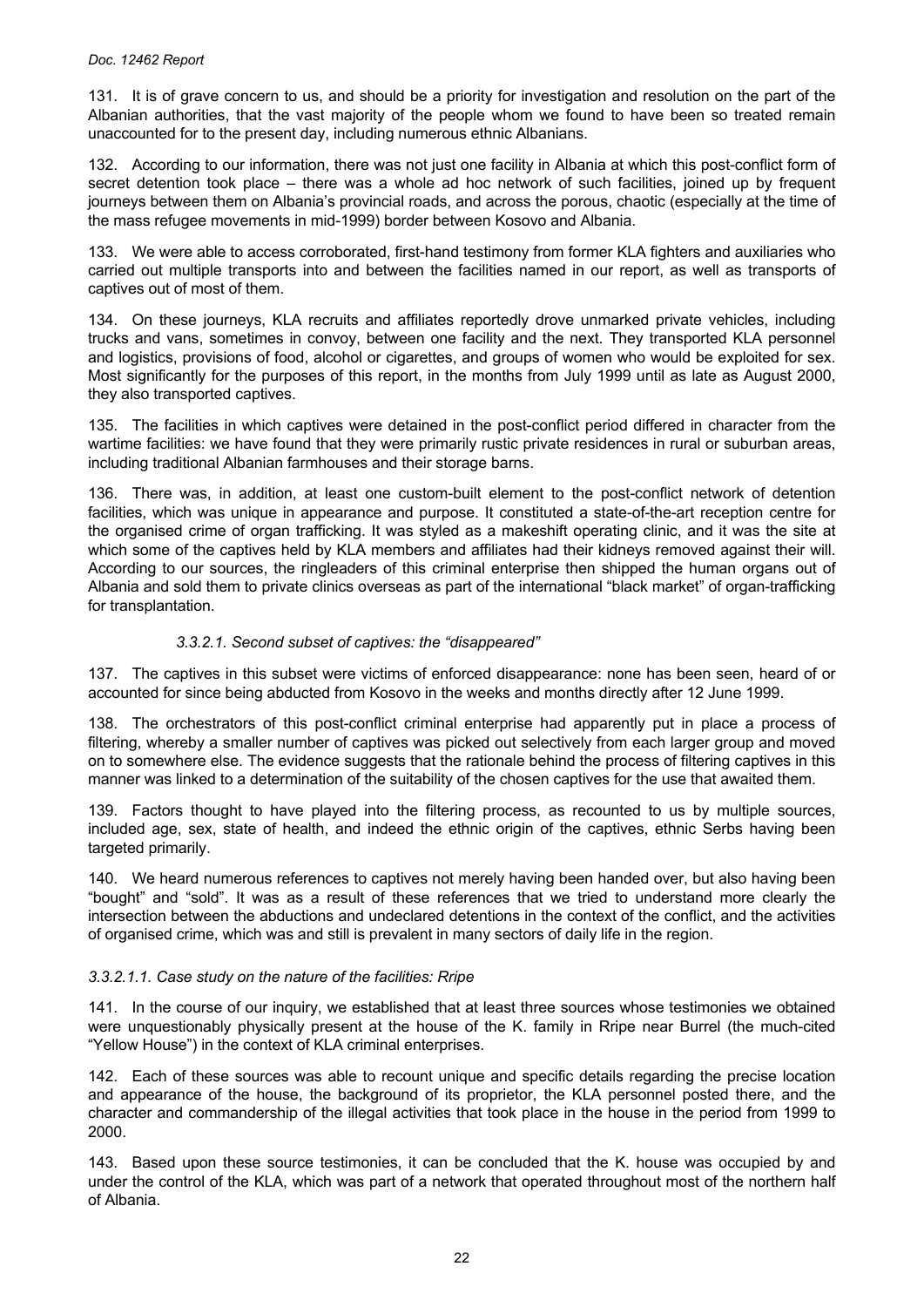144. A small group of KLA commanders reportedly ordered and oversaw multiple deliveries of civilian captives to the K. house over a period of up to a year, from July 1999 until mid-2000. Most of these captives had been abducted from the provincial areas of southern Kosovo and brought into Albania using the methods of transportation described in this report. Unlike those held in Kukës, the captives brought to Rripe were predominantly ethnic Serbs.

145. In addition, sources close to the KLA spoke of a large number of trafficked women and girls being brought to the K. house, where they were exploited for sex not only by the KLA personnel, but also by some of the menfolk in the Rripe community.

146. During the period in which the KLA maintained a presence at the K. house, the silence of the inhabitants of Rripe as to the presence of KLA units and their activities was obtained by threats, but also by "pay-offs", including significant sums of money, as well as free access to alcohol, drugs and prostitutes.

147. There are substantial elements of proof that a small number of KLA captives, including some of the abducted ethnic Serbs, met their death in Rripe, at or in the vicinity of the K. house. We have learned about these deaths not only through the testimonies of former KLA soldiers who said they had participated in detaining and transporting the captives while they were alive, but also through the testimonies of people who independently witnessed the burial, disinterment, movement and reburial of the captives' corpses, both while the KLA was occupying the K. house and in the period after the KLA had vacated the K. house and the family inhabitants had returned.

148. Our findings in relation to the K. house appear to corroborate, to a large extent, the findings made by a team of investigative journalists working for the United States-based documentary producers "American Radio Works". These findings were summed up in a confidential internal memo submitted to UNMIK in 2003, which in turn gave rise to the investigative mission to the K. house referred to above.

149. Yet, the testimonies we gathered also revealed a dimension to the KLA's operations at the K. house that had not previously been reported, either by the American Radio Works team, or in the memoirs of former ICTY Chief Prosecutor Carla Del Ponte, or in the successive "revelations" in the media.

150. KLA operatives in fact not only dropped off captives at Rripe, but apparently also picked up captives from Rripe, for transportation onwards to different detention facilities. According to the testimonies of drivers involved in transporting the captives, some of the people they picked up at Rripe were the same people they had brought from Kosovo, while others had arrived at Rripe from a different and unknown provenance, which the drivers never found out.

151. The K. house was therefore not the endpoint, or ultimate destination, in this joined-up network of detention facilities and captive transports. Its precise role, its importance to the whole operation, was perhaps previously misconstrued.

152. The K. house appears in fact to have had the character of more of a "way station", at which captives were held in transit to their ultimate fate, and according to certain sources, subjected to apparently strange forms of "processing"/"filtering", including the testing of their blood and physical condition.

## *3.3.2.1.2. Observations on the conditions of detention and transport*

153. Captives were reportedly held incommunicado under constant armed guard at these detention facilities, either in rooms that were part of the main buildings, or in barns, garages, warehouses or other adjoining structures designed for storage.

154. During the transport between these buildings, captives were routinely bundled into vans and trucks, restrained by binding their hands behind their backs, and tied to internal fixtures of the vehicle.

155. The drivers of these vans and trucks – several of whom would become crucial witnesses to the patterns of abuse described – saw and heard captives suffering greatly during the transports, notably due to the lack of a proper air supply in their compartment of the vehicle, or due to the psychological torment of the fate that they supposed awaited them.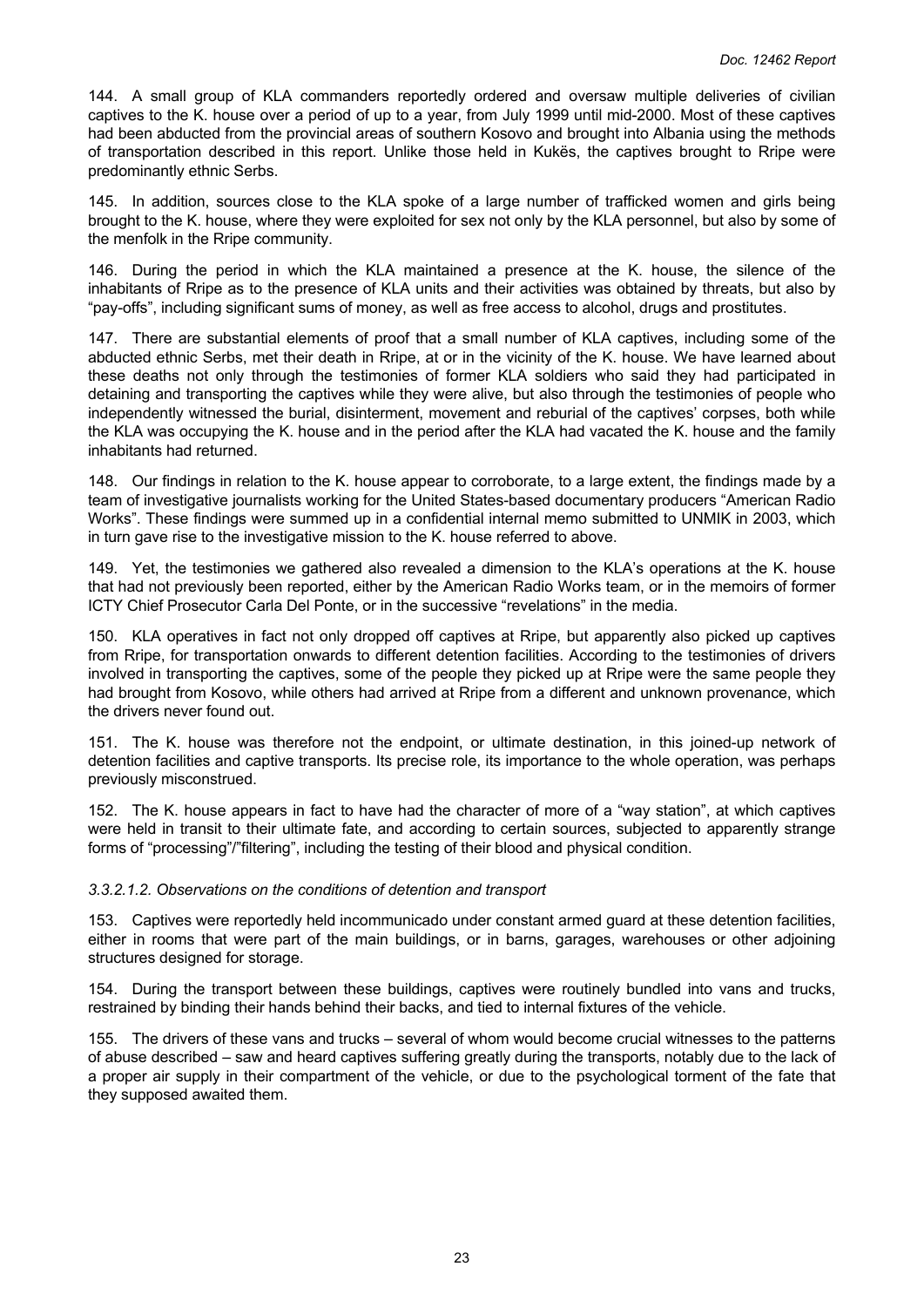## *3.3.2.2. Third subset of captives: the "victims of organised crime"*

156. The last and most conspicuous subset of captives in the post-conflict period, not least because its fate has been greatly sensationalised and widely misunderstood, comprises the captives we regard as having been the "victims of organised crime". Among this subset are a handful of people whom we found were taken into central Albania to be murdered immediately before having their kidneys removed in a makeshift operating clinic.

157. The captives in this subset undoubtedly endured a most horrifying ordeal in the custody of their KLA captors. According to source testimonies, the captives "filtered" into this final subset were initially kept alive, fed well and allowed to sleep, and treated with relative restraint by KLA guards and henchmen who would otherwise have beaten them up indiscriminately.

158. The captives were, as we were told, each moved through at least two transitory detention facilities, or "way stations", before being delivered to the operating clinic. These way stations, apparently controlled by KLA operatives and affiliates aligned to the Drenica Group, were situated, *inter alia,* in the following detention locations:

- Bicaj (vicinity): an apparently privately owned house in a small village south of Bicaj, in a rural setting not far removed from the main road towards Peshkopi;
- Burrel: on the outskirts of the town of Burrel, a compound containing at least two individual structures in which captives were locked up, as well as a house in which operatives congregated and rested;
- Rripe: the two-storey, self-standing farmhouse referred to as the K. house, or the "Yellow House", which was subject to a combined UNMIK/ICTY forensic site visit in 2004 after being identified by investigative journalists;
- Fushë-Krujë: another detached, two-storey farmhouse removed from the main roads and enclosed within a large compound, which reportedly served as a "safe house" not only for KLA affiliates, but for other groups of organised criminals involved in smuggling drugs and trafficking in human beings.

## *3.3.2.2.1. Case study on the nature of the facilities: Fushë-Krujë*

159. It was in the last of the locations discovered in our investigations, Fushë-Krujë, that the process of "filtering" purportedly reached its end point, and the small, select group of KLA captives who were brought this far met their death.

160. There are strong indications, from source testimonies we have obtained, that in the process of being moved through the transitory sites, at least some of these captives became aware of the ultimate fate that awaited them. In detention facilities where they were held in earshot of other trafficked persons, and in the course of being transported, some of these captives are said to have pleaded with their captors to be spared the fate of being "chopped into pieces".<sup>45</sup>

161. At the latest, when their blood was drawn by syringe for testing (a step that appears to have been akin to "tissue typing", or determining levels of organ transplantation compatibility), or when they were physically examined by men referred to as "doctors", the captives must have been put on notice that they were being treated as some form of medical commodity. Sources described such tests and examinations as having been undertaken in both Rripe and Fushë-Krujë.

162. The testimonies on which we based our findings spoke credibly and consistently of a methodology by which all the captives were killed, usually by a gunshot to the head, before being operated on to remove one or more of their organs. We learned that this was principally a trade in "cadaver kidneys", that is to say the kidneys were extracted posthumously; it was not a set of advanced surgical procedures requiring controlled clinical conditions and, for example, the extensive use of anaesthetic.

163. We learned from distinct and independent KLA insider sources about diverse elements and perspectives of the organ-trafficking ring in action: on the one hand, from the perspective of drivers, bodyguards and other "fixers" who performed logistical and practical tasks aimed at delivering the human

<sup>45.</sup> In the interests of balance, I should point out that some reporting of this fear on the part of the captives has tended to dramatise the facts unduly. For example, we have found no basis for the allegation that certain victims had one kidney removed before being "sewn up" again, were detained for another period, and then finally had the second kidney removed.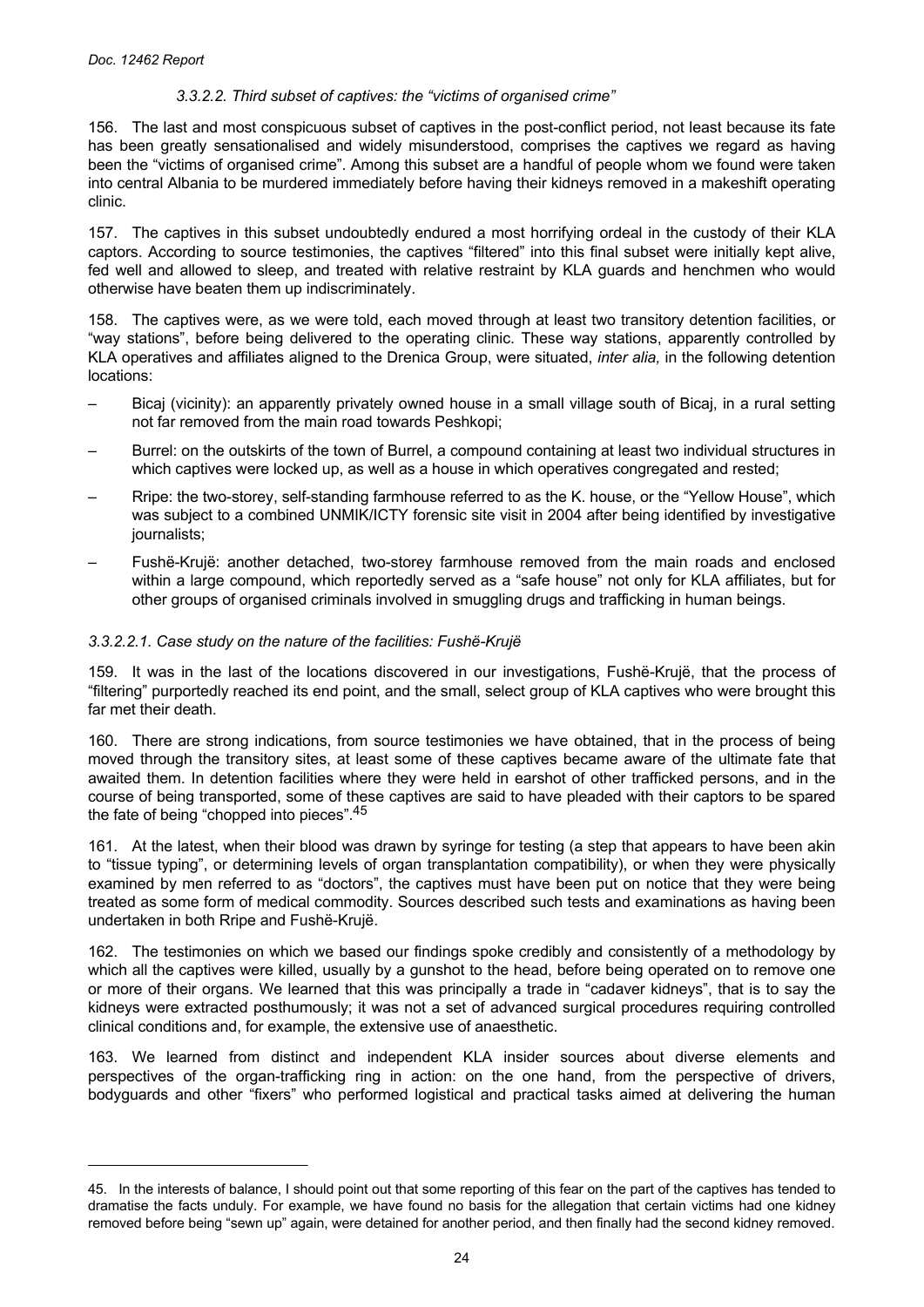<span id="page-24-0"></span>bodies to the operating clinic; and on the other hand, from the perspective of the "organisers", the criminal ringleaders who, as alleged, entered business deals to provide human organs for transplantation purposes in return for handsome financial rewards.

164. The practical dimension of the trafficking enterprise was relatively simple. Captives brought as far as the Fushë-Krujë area (which entailed an arduous drive of several hours onwards from Rripe or Burrel) were first held in the "safe house" facility. The proprietor of this property was an ethnic Albanian who allegedly shared both clan ties and organised criminal connections with members of the Drenica Group.<sup>46</sup>

165. As and when the transplant surgeons were confirmed to be in position and ready to operate, the captives were brought out of the "safe house" individually, summarily executed by a KLA gunman, and their corpses transported swiftly to the operating clinic.

166. The surgical procedures thereupon performed – cadaver kidney extractions, rather than surgery on live donors – are the most common means through which donor organs and tissues are acquired for transplant purposes, except for the criminal method of obtaining the cadavers. Eminent organ transplantation experts whom we have consulted during our inquiry described these procedures to us as efficient and low-risk.<sup>47</sup>

167. Sources stated that the Fushë-Krujë axis was chosen to host these facilities because of its proximity to the main airport serving Tirana. The facilities at the hub of this organ-trafficking ring – the "safe house" and the operating clinic – therefore offered accessibility for incoming international visitors and outgoing shipments alike.

## **4. Medicus clinic**

168. In the course of our inquiry we have uncovered certain items of information that go some way beyond our findings as presently reported. This information appears to depict a broader, more complex organised criminal conspiracy to source human organs for illicit transplant, involving co-conspirators in at least three different foreign countries besides Kosovo, which lasted more than a decade. In particular, we found a number of credible, convergent indications that the organ-trafficking component of the post-conflict detentions described in our report is closely related to the contemporary case of the Medicus clinic, not least through prominent Kosovar Albanian and international personalities who feature as co-conspirators in both. However, out of respect for the ongoing investigations and judicial proceedings being led by EULEX and the Office of the Special Prosecutor of Kosovo, we feel obliged at this moment to refrain from publishing our findings in this regard. Suffice to say, we encourage all the countries whose nationals appear in the indictment regarding Medicus to do their utmost to halt this shameful activity and assist in bringing its orchestrators and coconspirators to justice.

## **5. Reflections on the "glass ceiling of accountability" in Kosovo**

169. Our inquiry has found that there exists a "glass ceiling of accountability" with regard to the investigations currently being undertaken, and the indictments thus far issued, under the auspices of the Special Prosecutor's Office in Kosovo.

170. There seem to be two principal impediments to the quest for justice on behalf of the Kosovo people being led by the Special Prosecutor's Office of the Republic of Kosovo. The first problem is that the de facto reach of the investigations is carefully managed and restricted by the Kosovo authorities; their collaboration with EULEX therefore suffers from a profound lack of confidence.<sup>48</sup>

<sup>46.</sup> The proprietor's collusion with networks who trafficked sex workers, illegal immigrants to Europe and contraband items, including drugs and weapons, eventually led him to be arrested by Albanian law enforcement officials, although there does not appear to have been any connection with crimes carried out in the KLA network.

<sup>47.</sup> Contrary to the widespread scepticism as to whether the underlying operations involved in organ trafficking could have been performed in Albania in the period 1999-2000, our experts whom we consulted directly not only found it perfectly plausible that this methodology had been used, but were aware of analogous, similarly illicit enterprises in which cadaver extractions were found to have been performed.

<sup>48.</sup> One example in the realm of information management is the limited access granted to EULEX police investigators to the criminal databases operated by their Kosovo counterparts. The local leadership grudgingly granted EULEX officers access to the Kosovo Police Information System (KPIS), but only via a handful of user names and passwords, each one of which had to be attached to the login of a known and named EULEX official. The searches conducted by each of these user names could then be directly kept under surveillance by the Kosovo police liaison officers, who would necessarily know how often, and when, EULEX searches had been performed and also precisely whom EULEX had been checking up on. Even against this background, there are just as many occasions on which simple technology foils a modern-day police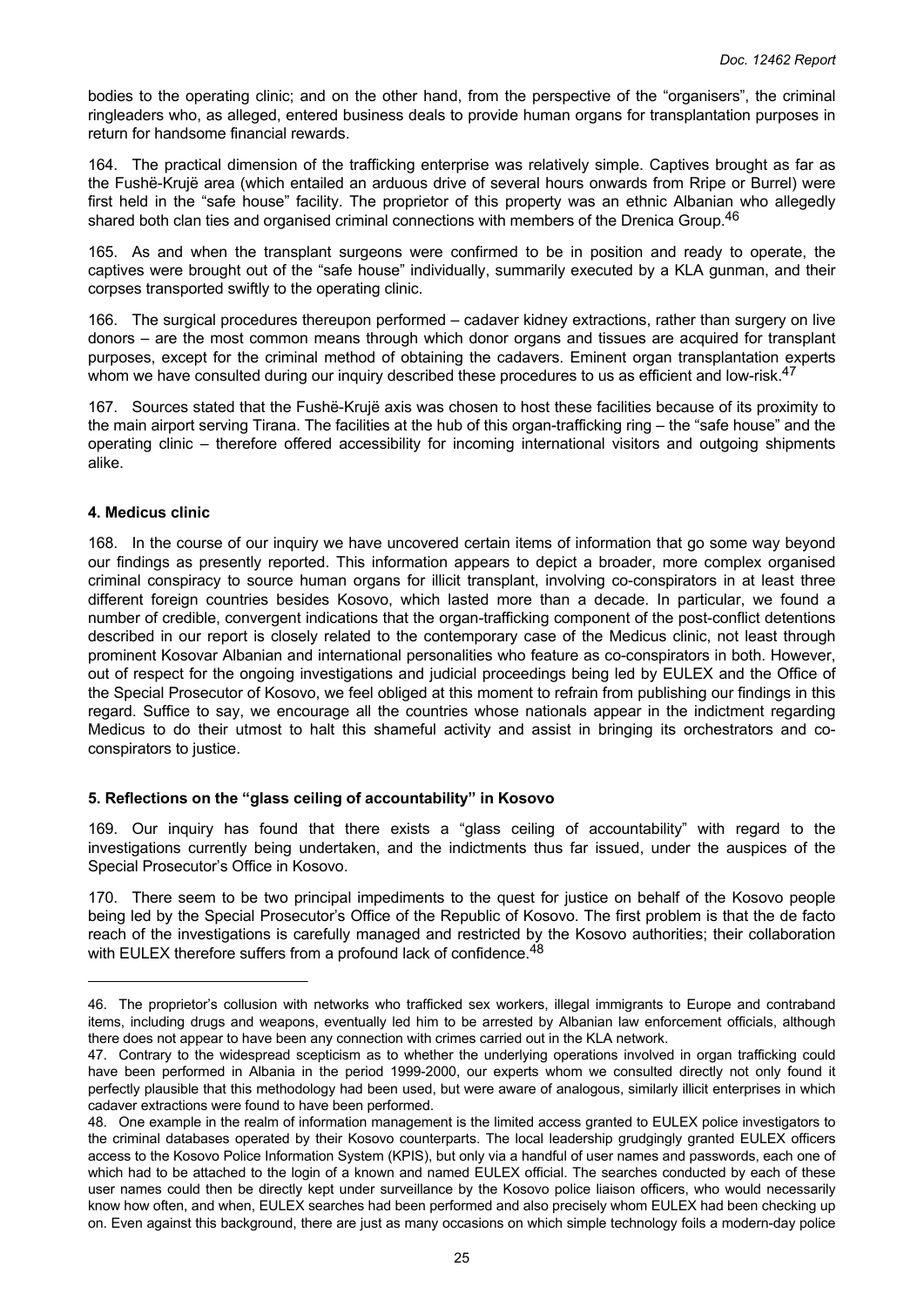<span id="page-25-0"></span>171. Second, these men would apparently rather accept justice in the courts for their alleged roles in the running of illicit detention camps and the trafficking of human organs than implicate their former senior KLA commanders, upon whose authority they acted and who are now senior political figures.

172. The central impediment to achieving true justice for many Kosovars, therefore, seems to be the ancestral custom, which still prevails in some parts of society, of entrenched clan loyalty, or its equivalent in the sphere of organised crime. Even where the conspirators in question are not themselves members of the same clans or extended families, the allegiances they feel towards their criminal "bosses" are as unbreakable as any family bonds.

173. Therefore, Sabit Geci will resolutely avoid implicating those truly responsible for the torture of civilian prisoners at Kukës, who have now become respectable public figures. Equally, Ilir Rrecaj will continue to accept the consequences of being a scapegoat for the irregular licensing and funding practices in respect of the Medicus clinic in Pristina, rather than point the finger at those who are truly responsible for this organised criminal activity in Kosovo's health sector.

174. The result is that political leaders can plausibly dismiss the allegations relating to KLA involvement in detention, torture and murder in Albania – serious allegations that deserve to be investigated, as we have seen, much more seriously than has been the case so far – as little more than a "spectacle" created by Serbian political propagandists.

## **6. Some concluding remarks**

175. In concluding, we should once again recall that this report has been drawn up in the wake of the revelations that appeared in the memoirs of the former Chief Prosecutor of the ICTY. Shocked by those disclosures, the Parliamentary Assembly entrusted us with the task of looking more closely into the allegations and the human rights violations said to have been committed in Kosovo in the material period. The elements reported in the former Prosecutor's book primarily concerned the alleged trafficking of human organs. Our difficult, sensitive investigations enabled us not only to substantiate those elements, but also to shed light on further, related allegations and to draw a very sombre, worrying picture of what took place, and is to some extent continuing to take place, in Kosovo. Our task was not to conduct a criminal investigation –we are not empowered to do so, and above all we lack the necessary resources – let alone to pronounce judgments of guilt or innocence.

176. The information we have gathered nonetheless concerns extremely grave events that took place in the very heart of Europe. The Council of Europe and its member states cannot remain indifferent to such a situation. We have shown that organised crime is a significant phenomenon in Kosovo. This is nothing new, and it is admittedly not exclusive to Kosovo. Organised crime is a dreadful problem in the region and also affects Serbia, Montenegro and Albania, to name but a few examples. There are also worrying, surprising links and affinities between the different groups involved. Moreover, such criminal groups seem to co-operate with each other far more effectively than the responsible national and international judicial authorities. We have highlighted and documented the shady, and in some cases open, connections between organised crime and politics, including representatives of the authorities; that too is nothing new, at least for those who have not sought to close their eyes and ears at all costs. The silence and the failure to react in the face of such a scandal is just as serious and unacceptable. We have not engaged in mere rumour-mongering, but have rather described events on the basis of multiple testimonies, documents and objective evidence. What we have uncovered is, of course, not completely unheard-of. The same or similar findings have long been detailed and condemned in reports by key intelligence and police agencies, albeit without having been properly followed up, because the authors' respective political masters have preferred to keep a low profile and say nothing, purportedly for reasons of "political expediency". But we must ask what interests could possibly justify such an attitude of disdain for all the values that are invariably invoked in public. Everyone in Kosovo is aware of what happened and of the current situation, but people do not talk about it, except in private; they have been waiting for years for the truth – the whole truth, rather than the official version – to be

investigator, because KPIS regularly breaks down. The equivalent system for motor vehicle registration, the KVIS, was also opened to EULEX investigators after a period of barely co-operative negotiation with the Kosovo police. However, the version of the database made available (unlike the original prototype that had been jointly developed under UNMIK) was exclusively in the Albanian language. MMA (Monitoring, Mentoring and Advising), the abbreviation summing up the relationship between EULEX and the Kosovo police, does not count for much when the Kosovar partners do exactly what they want – the only remedial action the international liaisons can take is to write a report that goes up the chain of responsibility and probably lands on a desk somewhere in Brussels and is treated with minimal urgency and a premium on political correctness.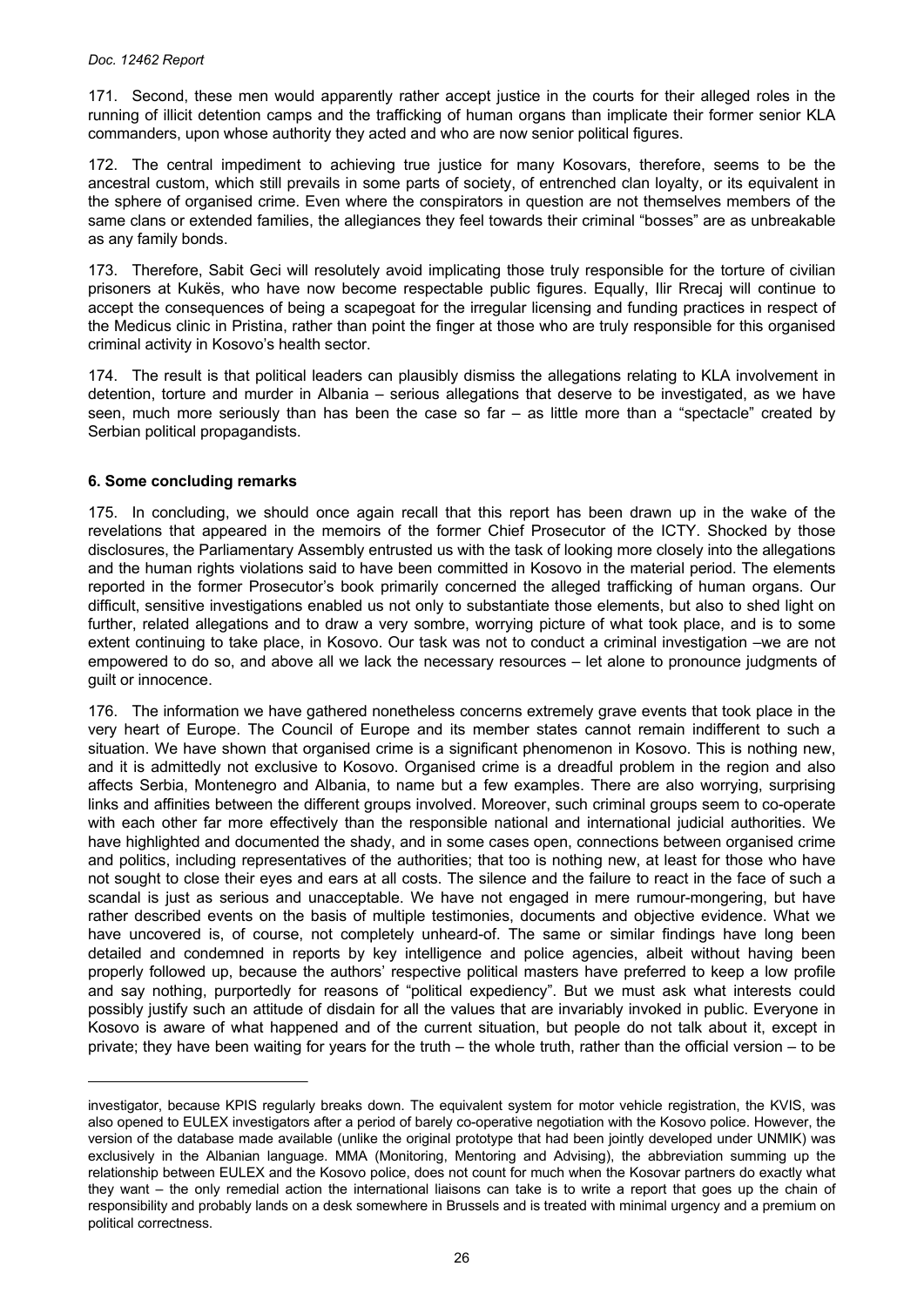laid bare. Our sole aim today is to serve as spokespersons for those men and women from Kosovo, as well as those from Serbia and Albania, who, regardless of their ethnic or religious backgrounds, simply aspire to the truth and to an end to scandalous impunity, with no greater wish than to be able to live in peace. Truth and accountability are absolute necessities if there is to be genuine reconciliation and lasting stability in the region. In the course of our mission we met with persons of great valour – both local and international actors – who are fighting to overcome indifference and build a fairer society. They deserve not only our expressions of solidarity, but also our full and active support.